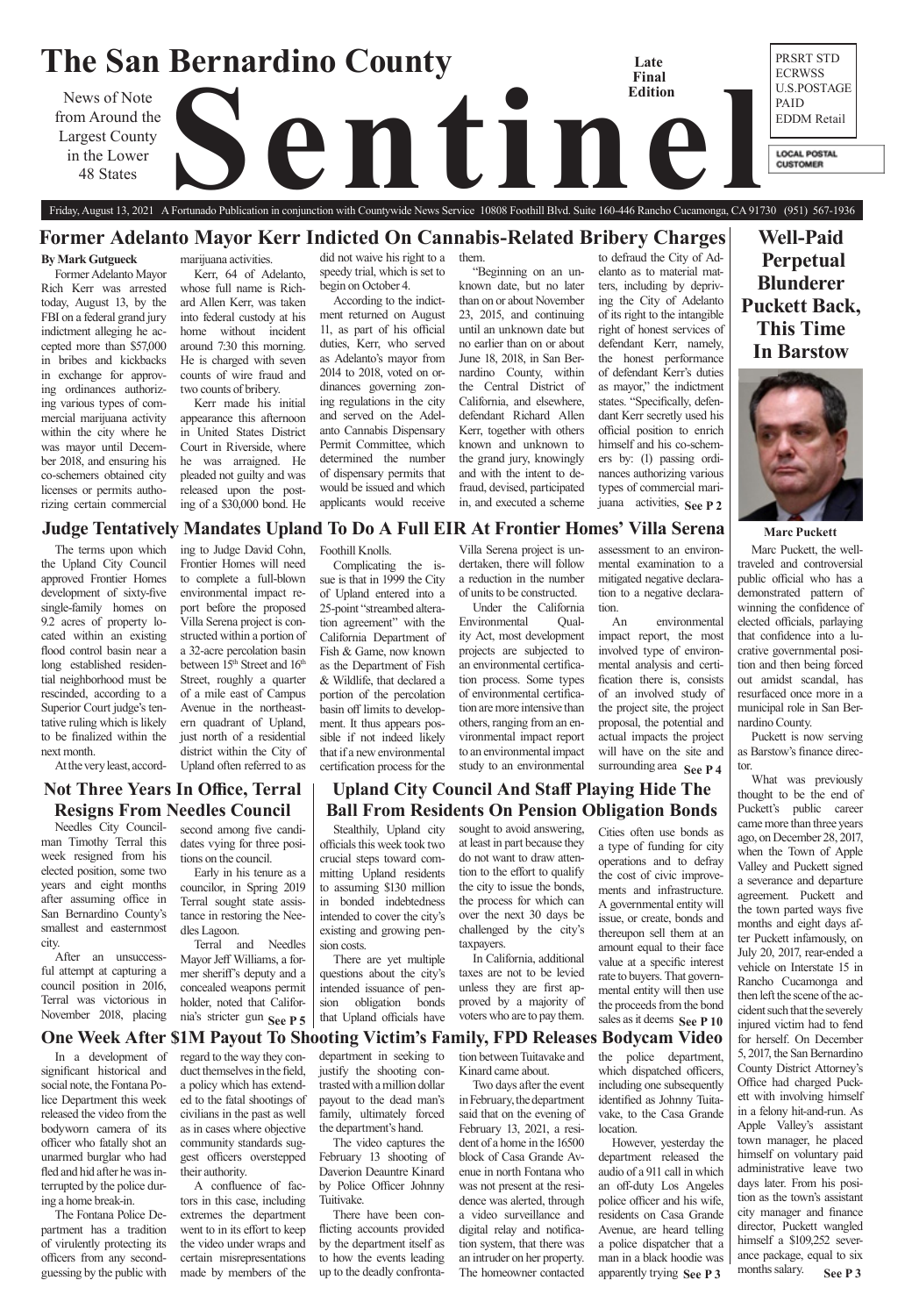### **The San Bernardino County**

**Sentinel** Published in San Bernardino County. The Sentinel's main office is located at 10788 Civic Center Drive in Rancho Cucamonga, CA 91730 A Fortunado Publication in conjunction with Countywide News Service

Mark Gutglueck, Publisher

### **Call (951) 567-1936 to learn of locations where the Sentinel is available or to provide news tips**

**Federal Indictment Charts How Kerr As Adelanto Mayor Took Money From Marijuana-Related Business Applicants And Then Altered City Ordiancnes To Assist Them In Qualifying For Permits & Licensing** *from front page*

> *10808 Foothill Blvd., Suite 160-446 Rancho Cucamonga, CA 91730 SBCSentinel@yahoo.com Legal Notice Department 909 957 9998 Message Line 909-276 5796*

including marijuana cultivation, marijuana distribution and transportation, and retail sales of marijuana via a dispensary; (2) drafting zones for commercial marijuana activities to include locations used by his supporters; and (3) ensuring his supporters obtained the licenses or permits they sought; all in contravention of conflict of interest prohibitions applying to defendant Kerr, and in exchange for bribes, kickbacks, gifts, payments, and other things of value."

As mayor, Kerr supported marijuana legalization, voted in favor of an ordinance authorizing marijuana cultivation in the city, voted in favor of an ordinance authorizing the operation of medical marijuana dispensaries, and voted to authorize the distribution, transportation and testing of medical marijuana, among other commercial marijuana activities. At the same time, Kerr secretly used his official position to enrich himself and his coschemers by passing those ordinances, the indictment alleges.

Kerr allegedly also drafted zones for commercial marijuana activities to include locations used by his co-conspirators, and he ensured they obtained the licenses and permits they sought in exchange for bribes, kickbacks and gifts, according to the indictment.

That Adelanto was on the FBI's, the DEA's, the IRS's and the U.S. Attorney's radar has long been known. Shortly after the 2014 election, in which Kerr, John Woodard and Charlie Glasper were elected in a clean sweep that displaced, respectively, former Mayor Cari Thomas and councilmen Charles Valvo and Steve Baisden, after the trio was installed on the council, Kerr and Woodard joined with Councilman Jermaine Wright, who had originally been elected to the council in 2012 and was reelected in 2016, to reinvent the financially challenged city of 34,000 as one embracing the social change afoot in California and elsewhere calling for the decriminal-

"On or about November 23, 2015, defendant Kerr voted in favor of Ordinance 539, authorizing medical marijuana cultivation in the city," the indictment states. "On or about October 12, 2016, defendant Kerr voted in favor of Ordinance 548, authorizing the distribution, transportation, and testing of medical marijuana. On or about October 26, 2016, defendant Kerr voted in favor of Ordinance 553, an ordinance allowing medical marijuana dispensaries to operate in the city."

ization, and availability, of marijuana. Initially, Kerr, Woodard and Wright said they were interested only in taking advantage of the potential that had been created with the 1996 passage of Proposition 215, the Compassionate Use of Marijuana Act, which allowed the growing and sale of medical marijuana to create a revenue stream for the city. They would do that by allowing indoor cultivation of marijuana to be sold in dispensaries outside the city, they said, while continuing to prohibit the retail sale of marijuana within city limits. Suspicions were raised, however, when dozens of applicants filed into City Hall in 2015, many of them bearing briefcases full of cash, to apply for what was represented as a strictly limited number of operational permits. That frenzy intensified in 2016, even before the passage of Proposition 64 on that year's November ballot. That measure ratified California's Adult Use of Marijuana Act, which made, for those having achieved the age of 21, the use of marijuana for the plant's intoxicative effect legal.

There were unmistakable signs that graft was afoot in the city. In November 2017, Wright was arrested by the FBI after he accepted \$10,000 from an undercover FBI agent posing as an applicant for a marijuana distribution business, money which he took in exchange for an assurance that he would assist in keeping the city's code enforcement division from interfering with that business operation once it was up and running. In May 2018, the FBI served search warrants at City Hall, Kerr's home, at the Jet Room Marijuana Dispensary in Adelanto and at the San Bernardino office of the Professional Lawyers Group. Items seized included Kerr's cell phone and computers. The warrants obtained for those searches extended to Kerr's banking accounts, including his personal account with US Bank and the Navy Federal Credit Union account Kerr, as a former Marine, retained as a veteran.

According to the indictment, Kerr was being paid money by entities who were purchasing property in Adelanto with the intent of establishing marijuanarelated and cannabis-related businesses thereon. Those providing the mayor with that money had a financial interest in the city widening its acceptance of such businesses, and ultimately, in exchange for the money he was receiving, Kerr used his elected position to do just that.

The indictment does not identify by name those individuals and entities involved with Kerr in the graft described in the the indictment, using instead Person A, Person B, Person C, Person D and Person E, as well as Law Firm A and Business A in its narrative. The *Sentinel* has been able to identify Person A, Person B, Person E, Law Firm A and Business A.

*Continued on Page 10* Kerr and David Serrano used a lawsuit that Serrano's firm had filed on behalf of Kerr in January 2019 naming the Adelanto Grand Prix, Malcolm Smith Racing, the American Motorcycle Association, the Big 6 Grand Prix Series and SoCal MC as a means of laundering kickbacks provided to Kerr by Serrano. That suit grew out of a motorcycle accident Kerr was involved in on January 14, 2017, in which he sustained a broken collarbone, several crushed, bruised or broken ribs and a partially collapsed lung during the first day of the two-day Adelanto Grand Prix racing event at Stater Bros. Stadium held over the January14/15, 2017 weekend. The basis for the suit fell under question almost immediately, as the accident did not occur within the stadium, owned by the city, where the event was being held, but rather in the desert area outside it. For Kerr and Serrano, the legitimacy of the suit and prospect for its success were not at issue, as the lawsuit's purpose was to provide a cover for Serrano providing payments to Kerr, which were disguised as advances on the future settlement of the lawsuit. According to the indictment, "'Person C' and 'Person D' had business interests in and out of the city, including business in-

Kerr's alleged co-conspirators were David Serrano, a lawyer who specialized in plaintiffs' tort litigation – identified in the indictment as "Person A" – and two individuals – labeled "Person C" and "Person D" – who had business interests in the city, including those involving marijuana cultivation. The *Sentinel* has identified Person B as Manny Serrano, David Serrano's brother. Manny Serrano's activity, while tangential to that of David Serrano, according to what is described in the indictment, did not appear to have risen to the level of a criminal conspiracy. Person E has been identified by the *Sentinel* as Bill Rinker, a mechanic who worked in the motor pool with the City of Adelanto's public works department. Law Firm A is Professional Lawyers Group, San Bernardino, which is a law firm owned and controlled by David Serrano. Business, A, the *Sentinel* has

documented, is a marijuana dispensary operated out of a former restaurant/bar known as the "Jet Room, located at 17499 Adelanto Road, at the northeast corner of Adelanto Road and Joshua Avenue.

The bribes and kickbacks were disguised by Kerr and his co-schemers as gifts, donations to a charitable fund, donations to Kerr's election campaign, or advance payments for the proceeds of planned litigation associated with a motorcycle accident.

In exchange for the bribes and kickbacks, Kerr provided favorable official action on behalf of the city to David Serrano, Person C and other co-conspirators with business interests in the city by authorizing various types of commercial marijuana activities, ensuring his supporters obtained the licenses or permits they sought, and interfering with enforcement activities by city officials.

In one instance described in the indictment, on November 29, 2016, the Adelanto City Council held a public hearing related to an ordinance, including discussion of "overlay zones" within which medical marijuana dispensaries would be located. The initial proposal applied to two zones, neither of which included the Jet Room, which was located on a 2.23 acre lot, the entirety of which was purchased for \$450,000 from Dmitri Manucharyan by Serrano and his wife, Julia Orama-Serrano, in a deal in which escrow was entered into on October 3, 2016 and finalized on October 11, 2016.

During the discussion, Kerr requested a change in the boundaries of the second overlay zone, which expanded the zone to include the Jet Room property. The plans for the business initially called for the building to be an attorney's office, although they ultimately included features that were inconsistent with a legal operation and more consistent with a dispensary, according to the indictment. On December 5, 2016, Kerr deposited a \$5,000 check – dated November 29, 2016 – from David Serrano's real estate trust account into his bank account. The check's memorandum line read, "Adv Xmas Fund." In May 2017, Kerr voted twice in favor of a city

ordinance that included Serrano's business in the marijuana dispensary overlay zone. In February, June and August of 2017, Kerr deposited three \$10,000 checks from Serrano's law firm, with the memorandum lines of each check stating, "Advance."

Initially, representations were made that the Jet Room, which was vacant at the time David Serrano purchased it and had not been operational for more than a decade, was going to be converted into a law office.

With the dawn of 2017, however, that pretense was dropped. Manny Serrano, David Serrano's brother and the spokesman for the High Desert Cannabis Association, became actively involved in the plans for the Jet Room.

According to the indictment, "On or about February 15, 2017, Person A and Person B, a family member of Person A, submitted plans to the city's planning department to remodel the building. The plans called for the building to be an attorney's office, but they included items such as 'elongated sales counters,' a 'dispensing room,' 'cashier,' and 'security room.' On or about February 28, 2017, defendant Kerr deposited a \$10,000 check from Law Firm A into his US Bank account. The memorandum line of the check stated, 'Plaintiff Advance.' On or about May 17, 2017, the city council heard the first reading of a revised Ordinance 553 and Ordinance 557, with General Plan Amendment 17-03, which included Business A in a dispensary overlay zone, as discussed on November 29, 2016. Defendant Kerr voted in favor of both revised Ordinance 553 and Ordinance 557, with

General Plan Amendment 17-03. On or about May 24, 2017, the city council heard the second reading of revised Ordinance 553 and Ordinance 557, with General Plan Amendment 17-03. Again, defendant Kerr voted in favor of both revised Ordinance 553 and Ordinance 557, with General Plan Amendment 17- 03."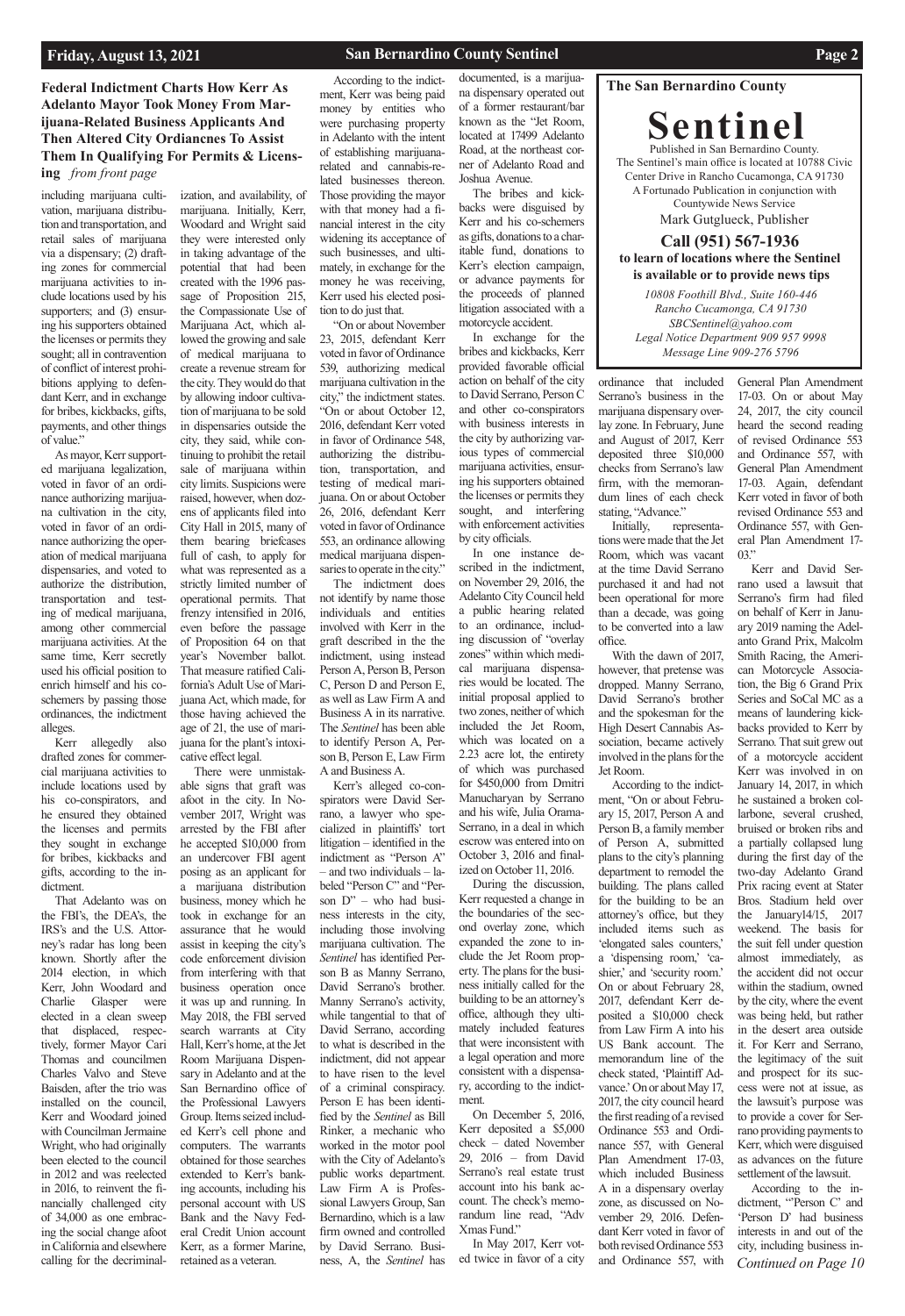### **Friday, August 13, 2021** <sup>1</sup> **San Bernardino County Sentinel Page 3**

### *Continued on Page 9*

*Continued on Page 5*

**Judge Kiboshed Puckett-Led Apple Valley Charge To Issue \$150 Million In Bonds & Use Eminent Domain To Commandeer H<sub>2</sub>O Company** *from front page*

### **Fontana Shooting Video Released** *from front page*

Ultimately, in March 2018, Puckett's lawyer worked out a plea deal for him in which he accepted a misdemeanor conviction, which imposed a 30-day stint in county jail, being placed on probation until 2022, paying \$25,000 restitution to the victim and sustaining a fine of \$4,339. The way it worked out, Puckett served just 15 days of that 30-day sentence.

The hit-and-run was not the last nor even worst legacy of Puckett's seven-year tenure in Apple Valley.

Puckett had been hired by Apple Valley as the town's finance director in 2011, and from shortly thereafter, then-City Manager Frank Robinson increased Puckett's span of responsibility to the point that before 2012 dawned, Puckett was serving as the town's de facto assistant municipal manager. Some time later, Puckett was given the assistant town manager title to augment that of finance director.

Given his command of the town's financial affairs, Puckett was considered indispensable to Apple Valley's operations.

The Apple Valley Ranchos Water Company, which was previously owned by the Wheeler Family Trust/Park Water Company, had been the primary purveyor of water to the Town of Apple since 1945. In 2010, Park Water made \$2.4 million in upgrades to Apple Valley's water system. The Carlyle Group, an American/multinational private equity and asset management corporation, acquired Park Water Company, thereby taking possession of the Apple Valley Ranchos Water Company, in 2011. In 2011 the Carlyle Group undertook and completed \$3.4 million in capital improvements to the Apple Valley Ranchos Water Company; and another \$5.7 million in work on the system in 2012. In 2012, Park Water, at the direction of the Carlyle Group, obtained from the California Public Utilities Commission permission to institute 19 percent rate

increases on Apple Valley Ranchos's customers to carry out what was said to be necessary upgrades to the aging equipment and facilities that delivered water to the 74.99-square mile town's then-70,000 residents. Park Water Company/the Carlyle Group made another \$7.5 million in upgrades to the Apple Valley water system in 2013; \$8.1 million in improvements in 2014; and \$7.8 million in maintenance and additions in 2015. Thereupon, the Carlyle Group obtained from the California Public Utilities Commission clearance to institute another 30 percent rate hike on Apple Valley Ranchos customers to be implemented from 2015 until 2017. As town residents began to chaff under the 19 percent water rate hike followed by the 30 percent increase, town officials, including Puckett,

grew concerned. Collectively, town management and the town council hit upon purchasing the Apple Valley Rancho Water Company outright from the Carlyle Group. Having convinced themselves, in part based upon Puckett's calculations and in part on what Puckett said was the outcome of a survey by "an independent appraisal firm" that a "fair purchase price" for Apple Valley Ranchos was \$45.54 million, town officials began a serious discussion of raising the necessary capital to effectuate a buyout of the water company. The town subsequently indicated to the Carlyle Group it would be willing to pay Park Water the somewhat unrealistic figure of \$50.3 million for the Apple Valley Ranchos water system lock, stock and barrel.

The Carlyle Group, certain that its Apple Valley assets were worth far more than what the town was prepared to offer, spurned the town's efforts to engage them in a dialogue relating to a sale. Meanwhile, the Carlyle Group was entertaining buyout offers with regard to its water holdings from other private investors. The Carlyle Group ultimately packaged a sale of the entirety of the water utilities it owned in California, consisting of Apple Valley Ranchos, the water system in Yermo and the water system serving Compton, Downey and Bellflower in Los Angeles County, along with the water assets it owned in Montana, consisting of the Mountain Water Company, the municipal water system serving Missoula. Labeling the entirety of the water works in California and Montana as Western Water Holdings, the Carlyle Group moved toward the final stage of selling them to a Canadian company, Algonquin Power/Liberty Utilities, for \$327 million.

The town, led by Robinson and Puckett and advised by its legal team at Best Best & Krieger, challenged the sale before the California Public Utilities Commission, insisting that the town was interested in purchasing the water system in Apple Valley and would utilize the eminent domain process, if need be, to do so. The town implored the state to consider the public benefit of allowing Apple Valley to purchase the town's water system.

Ultimately, the California Public Utilities Commission in December 2015 voted to allow Liberty to proceed with the acquisition of Park Water Company.

After Liberty/Algonquin took possession of the town's water assets, Apple Valley officials moved forward with an eminent domain action aimed at seizing the water company, filing its takeover suit in San Bernardino Superior Court on January 7, 2016.

For all of 2016 and most of 2017, Puckett served as the point man on the town's efforts to engage in what was essentially an attempt at a hostile takeover of Liberty Utilities, which is the name the town's water purveyor functions under. Robertson, Puckett, Best Best & Krieger and the town council intended that effort to be an administrative tour-de-force, with legal and financial components.

Because of the hit-andrun debacle, Puckett ab-

sented himself from Apple Valley at the end of 2017. The town's attempted takeover of the Apple Valley Ranchos Water Company, which Puckett had choreographed, lived on for another nearly three-anda-half years, as a tribute to his unique brand of highpriced incompetence. After more than three years and nine months of legal sparring, the matter came to trial before Judge Donald Alvarez on Octo-

ber 23, 2019. After the 67-

day trial which involved several suspensions and delays which were ultimately exacerbated by the COVID-19 crisis, the parties engaged in an extensive post trial briefing schedule followed by closing oral arguments. The matter was taken under submission, and on Friday, May 7, 2021, 18 months and 15 days after the trial began, Judge Alvarez entered his tentative decision, which was locked in on May 22, 2021.

Alvarez's findings were devastating to Apple Valley.

Alvarez rejected the town's effort to seize the water company, holding that, "The town cannot justify its right to take the system based on the possibility of a future plan to modify the system or its operations. Liberty has rebutted the presumptions that the public interest and necessity require the project and that the project is a more necessary public use of Liberty's property. The preponderant evidence at trial shows that the public interest and necessity do not 'require' the town's acquisition and operation of the Apple Valley Water System."

Alvarez found, "Liberty has operated a safe and reliable water system; allowing the town to acquire it would create substantial risks to continued effective operations. Liberty has a highly skilled work force that has operated the system with a perfect water quality record. The town's plan for operating the water system presents potential risks to

public health and safety." The town engaged in a

disingenuous/intellectually dishonest effort to discredit Liberty, Judge Alvarez indicated. The town asserted that Liberty had put homes located below two heavy capacity water tanks at great risk, such that lives might be lost were the tanks to fail. More accurately, Judge Alvarez said,

it was the town that had put its residents at risk.

1988, meaning it was the town that approved the construction of most of the homes built below the tanks after 1994."

The town was angling to bite off way more than it could chew with the water company takeover, Judge Alvarez said.

"The Apple Valley water system has 470 miles of underground distribution and transmission mains, which are in constant need of maintenance and replacement" and the "majority of the capital assets in a water system consists of buried pipe, out of sight to customers but constantly degrading," Judge Alvarez stated, "There is a substantial risk that the town would fail to commit the needed level of capital improvements and maintenance to the system. While the town does not plan to change the level of investment, there is a substantial risk that it will not be able to match the capital expenditure level made under private ownership. The evidence demonstrated that owners of nearby municipally-owned water systems have invested far less than Liberty in their systems. From 2012 to 2018, capital investment in the Apple Valley system was twice (202 percent) the system's deprecation. In contrast, the nearby municipally-owned systems (Victorville, Hesperia, Adelanto, and Helendale Community Service District) made capital investments of just 20 percent to 48 percent of the sys-

"The town argues that the two Desert Knolls tanks overlook numerous homes and 'the results would be catastrophic' if the tanks were to rupture," Judge Alvarez wrote. "But the evidence showed that the tanks were there first: the Desert Knolls tanks were constructed in 1949 and 1988, and most of the homes below the tanks were built after 1994.The town was incorporated in tory of burglary arrests. As of the February 13 incident, Kinard was on a probational release related to a previous burglary conviction, and was avoiding incarceration by having agreed to engage in no further violations of the law and submit to supervision. At the time of the shooting, the police department had not identified Kinard as the suspect its officers were dealing with.

tems' depreciation. Again, the town itself has no track record of capital expenditure levels on a water system. But the town's record with its own sewer system shows the same pattern of investment below the rate at which the assets are depreciating, like the water systems in neighboring communities. From 2011 through 2018, the value of the town's sewer capital assets, net of depreciation, dropped from \$32.6 million to \$22.5 million."

Judge Alvarez said concern with regard to "insufficient investment under town ownership is wellfounded. If the town were to acquire the water system, there is a risk that its capital investments will not keep up with the system's depreciation, similar to the performance of the other nearby municipally-owned systems and the town's own performance with its sewer system. Such underinvestment would cause the system to degrade, to the detriment of the system and, ultimately, the detriment of its customers."

In his conclusion, Judge Alvarez ruled "The court finds that Liberty, through evidence introduced during the court's bench trial, has rebutted the presumptions established by eminent domain law for the taking of its property for use as a municipal water utility. In particular, Liberty has disproved that 1) the public in-

### to gain entry to a neighbor's home.

Also released was footage from a video surveillance system showing a man subsequently determined to be Kinard on the porch of the home, removing a window screen, walking off with it and then returning.

Kinard, 29, had a his-

Upon reaching the home on the north side of the street where the burglary was reported as taking place, a body video cam and accompanying audio shows officers locating the open window from which the screen had been removed and through which Kinard had apparently gained entry. The video shows officers peering inside with the assistance of a flashlight beam, and one calls out their presence. After a momentary delay, Kinard can be seen coming out of a room toward the middle of the house into a hallway. Ignoring the officers' shouts and demands that he not move, Kinard exited the rear of the house, at that point outside the body cam's field of view, and took flight. A choppy video of the pursuit from one of the body cams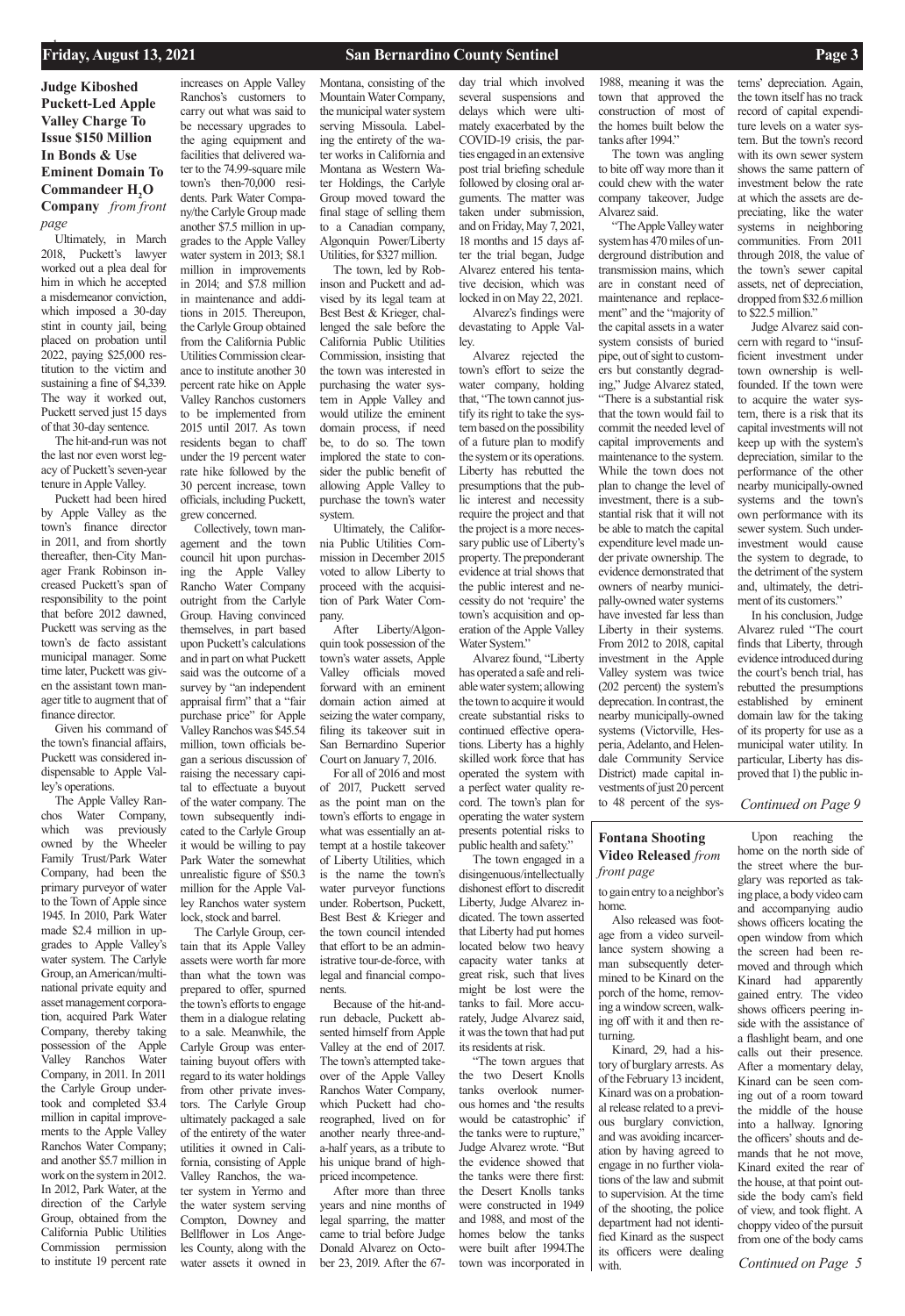## **Upland & State Wildlife Officials In 1999 Pledged To Keep A Portion Of Obsolete 1930s-Era Upland Water Basin Preserved As A Wetlands** *from front page*

in terms of all conceivable issues, including land use, water use, air quality, potential contamination, noise, traffic, and biological and cultural resources. An environmental impact report specifies in detail what measures can, will and must be carried out to offset those impacts. A mitigated negative declaration falls near the other end of the scale, and exists as a far less exacting size-up of the impacts of a project, by which the panel entrusted with the city's ultimate land use authority, as in the case of Upland the city council, issues a declaration that all adverse environmental impacts from the project will be mitigated, or offset, by the conditions of approval of the project imposed upon the developer.

On April 13, 2020, during a teleconferenced meeting in which the public participated remotely and electronically rather than in a physical forum, the Upland City Council voted 4-to-1 to give Frontier Homes an entitlement to construct the 65 units of single-family detached residential homes to be known as the Villa Serena project. In granting the project approval, the council did so based on a mitigated negative declaration.

Judge Cohn has now tentatively determined, after a citizens group challenged the city's approval, that the mitigated negative declaration was insufficient.

In 1939, following the devastating flooding of 1938, the San Bernardino County Flood Control District converted four parcels between 15<sup>th</sup> Street and 16<sup>th</sup> Street a little more than a mile east of Euclid Avenue into a 32-acre percolation basin as an augmentation to a then-existing stormwater control system. In addition to allowing for the settling of water at that spot into the water table, the 15<sup>th</sup> Street basin was also intended to intercept stormwater runoff from 583 acres of surrounding land. That basin was capable of holding more than 50.4 million gallons of water.

In 1969, the dyke/embankment creating the basin, which had been compromised by the burrowing

of gophers and squirrels, nearly failed during an intensive set of deluges, and the Foothill Knolls neighborhood, which lies between 15<sup>th</sup> Street to the north, the the city limits to the east, and Foothill Boulevard to the south and Campus Avenue to the west, was evacuated.

In 1991, Upland obtained title to the basin.

In the 1950s, what had once been a gravel pit east of Campus Avenue and above 14<sup>th</sup> Street, west and south of the basin, was converted into a landfill. In the early 1980s, that landfill was shuttered. Contaminants at the site festered below the surface, including pockets of methane gas, which was burned off at various venting spots scattered about the site.

Because water seeping through the landfill below ground migrated into the water in the basin, and because the basin was a source of water into the aquifer below Upland, the Santa Ana Regional Water Quality Control Board ordered Upland to stop impounding and percolating water into the water table near the landfill to prevent the migration of contaminants into water wells drawing from the water table. This order required the City of Upland to reduce the size of the basin between 15<sup>th</sup> Street and 16<sup>th</sup> Street by filling in its westernmost 12 acres.

The California Department of Fish and Game, exercising its authority, called upon the city to protect the fish and wildlife that could be adversely impacted by the regrading of the earthen-bottomed basin. Ultimately, in 1999, the Department of Fish and Game entered into a streambed alteration agreement with the City of Upland in accordance with Fish and Game Code section 1600, et sequitur. Contained within that pact was language stating, "There shall be no loss of wetland habitat and function. Impacts to wetland habitat shall be mitigated at a 1.5 to 1 ratio by management of the basin to allow for retention of wetland habitat at the eastern sector, which grows as a result of flow and [percolation] in the basin."

wetlands, with the goal of preserving wildlife habitat, in December 2000. The city commissioned LSA Associates to carry out the studies of the condition of the wetlands and provide those mandated annual reports.

### The agreement mandated that Upland provide annual reports until 2006 on the maintenance of the replacement wetlands. Upland had reestablished the strapped city was not in a

Beginning in 1999, a consortium of investors and developers known as the Colonies Partners, led by managing principals Dan Richards and Jeff Burum, began in earnest an effort to develop the Colonies at San Antonio residential and the Colonies Crossroads commercial subdivisions on property in northeastern Upland previously owned by the San Antonio Water Company that had long been deemed undevelopable. Those projects were rendered achievable by the California Department of Transportation's extension of the 210 Freeway across the northern portion of the city, which further involved the San Bernardino County Flood Control District and the Army Corps of Engineers completing elements of regional flood control projects that were augmented with the Colonies Partners' construction of storm drain and sewer facilities. Some of the infrastructure the Colonies Partners was to complete for its residential and commercial subdivisions was ultimately dedicated to the city and those improvements increased the capacities of streets, storm water drainage facilities and sewers in some areas within the Upland City Limits outside the specific plan area for the Colonies Partners' undertaking. Accordingly, on September 24, 2002, the city council approved a development agreement with the Colonies Partners allowing the development of the Colonies at San Antonio Project to proceed. A section of that agreement entailed the city paying the Colonies Partners \$5 million as the city's fair share cost toward the infrastructure the Colonies Partners was undertaking to build in conjunction with its projects. Included in the agreement was that 20.3 acres of the original 32-acre percolation basin near 15<sup>th</sup> Street would be utilized as a flood water basin. The cash-

*Continued on Page 6* In 2019, Hoerning was installed as Upland's acting/interim city manager when then-City Manager Jeannette Vagnozzi was sacked. In March 2020, the council dropped the acting/ interim prefix from Hoerning's title, making her the city's full-fledged city manager. Hoerning, convinced that the city council was in favor of the Villa Serena project, had facilitated at the staff level the processing of Frontier Home's project application. By chance, the city had contracted with LSA Associates, the same firm that had carried out the annual reports prepared for the California Division of Fish and Wildlife relating to the 15<sup>th</sup> Street Basin wetlands, to prepare the mitigated negative declaration for the Villa Serena project. In April 2020, on the eve of and the very day of the city council's hearing on the project, Hoerning learned from LSA Associates personnel, based on a review of the reports that company had done for the California Division of Fish and Wildlife more than a decadeand-a-half previously, of the manner in which the agreement with the California Department of Fish and Wildlife encumbered the property upon which the Villa Serena project was to be built. As the matter was a rather arcane one, and the record with regard to both the streambed alteration agreement and its accompanying limitations were buried in reams of documentation, Hoerning allowed the council to consider the project without being fully apprised of the

position to pay the Colonies Partners a full five million dollars at that time. On December 22, 2003, the city council voted to modify the city's agreement with the Colonies Partners by paying Richards' and Burum's company \$1.5 million, and granting Burum and Richards a ten-year first right of refusal to explore possible uses for a portion of the reduced basin footprint, and agreeing that upon such a mutually satisfactory project being identified, the city would transfer title to that portion to the Colonies Partners for one dollar, the Colonies Partners would forgive the city's remaining \$3.5 million debt, the processing of the Colonies Partners' project proposal would be expedited, and the remainder of the basin property/wetlands preserve would be dedicated to public use.

In 2013, the Colonies Partners had not yet exercised its right toward developing the basin property, which in any event was complicated by the requirement that a good part of it be maintained as wetlands wildlife habitat. The city council detailed then-Assistant City Attorney Kimberly Hall-Barlow to write a letter to the Colonies Partners to note the lack of progress with regard to the development of the property and gently prod it toward action by the January 21, 2014 expiration date of decade-long term in which the Colonies Partners had to make use of the property. Hall-Barlow, however, defied the city council's instructions on the letter's tenor, instead penning a much more aggressive missive to the Colonies Partners that might serve as the groundwork for triggering the reversionary clause in the December 2003 revamping of the September 2003 agreement, such that the city would retain the 9.2 acres in question. The council, however, unwilling to confront the Colonies Partners, conveyed to then-City Attorney Richard Adams its displeasure with Hall-Barlow's effort. Adams conferred with other members of his firm, Jones & Mayer. Hall-Barlow was thereafter eased out of her position as assistant city attorney by Jones & Mayer and moved into the position of city attorney with the City of West Covina, where Jones & Mayer also

had a contract to provide legal services.

Though the 10-year term in which the Colonies Partners was to develop the property expired on January 21, 2014, more than a year later, on February 9, 2015, the Upland City Council voted to approve a second amendment to the agreement allowing an additional three years for the Colonies Partners to identify and initiate a project on a portion of the basin.

In June 2017, Rosemary Hoerning, then Upland's city engineer, accepted a drainage study relating to the basin that the Colonies Partners had the engineering firm Madole & Associates prepare. Madole & Associates concluded that only 11.1 acres of the basin's 20.3 acres were needed for future flood control purposes, based on the assumption that previous construction of an additional stormwater retention basin upstream and the Army Corps of Engineers' construction of a concrete drainage channel along the eastern edge of the Colonies at San Antonio project would adequately handle stormwater flows. That document, however, did not deal with the issue of having to maintain a significant portion of the basin footprint as wetlands. Based on the Madole & Associates study, the City of Upland, by a quitclaim deed, transferred 9.2 acres of the western portion of the basin to the Colonies Partners.

Subsequently, the Colonies Partners made an arrangement with Frontier Homes, headed by a personal friend of Jeff Burum, James Previti, to undertake the development of the 9.2 acres. It is not clear whether the Colonies Partners understood the limitations imposed on the development of the property as a consequence of the City of Upland's pact with the Department of Fish and Wildlife with regard to maintaining the property as wetlands. Nor is it known whether Burum and the Colonies Partners informed Previti and Frontier Homes about the limitations on development at the site. In 2018 Frontier Homes learned through its consultant, Q3, that reconfiguring the remaining eastern portion of the basin would alter

the facility in such way that unless the capacity of the basin was reduced from its

### current 50.428 million gallons of water to below 16.29 million gallons, it would be subject to the jurisdiction of California's State Division of Safety of Dams. Without that reduction in holding capacity, that state agency would not sign off on the project without significant upgrades to the remaining basin, including doing excavation so the foundation of the basin embankment could be established on bedrock and its spillway enlarged, a technically challenging and prohibi-

tively costly undertaking. There ensued a manipulation of paperwork to indicate the holding capacity of the basin had dropped to below 16.29 million gallons, which Hoerning, as city engineer, knew to be untrue as to physical fact.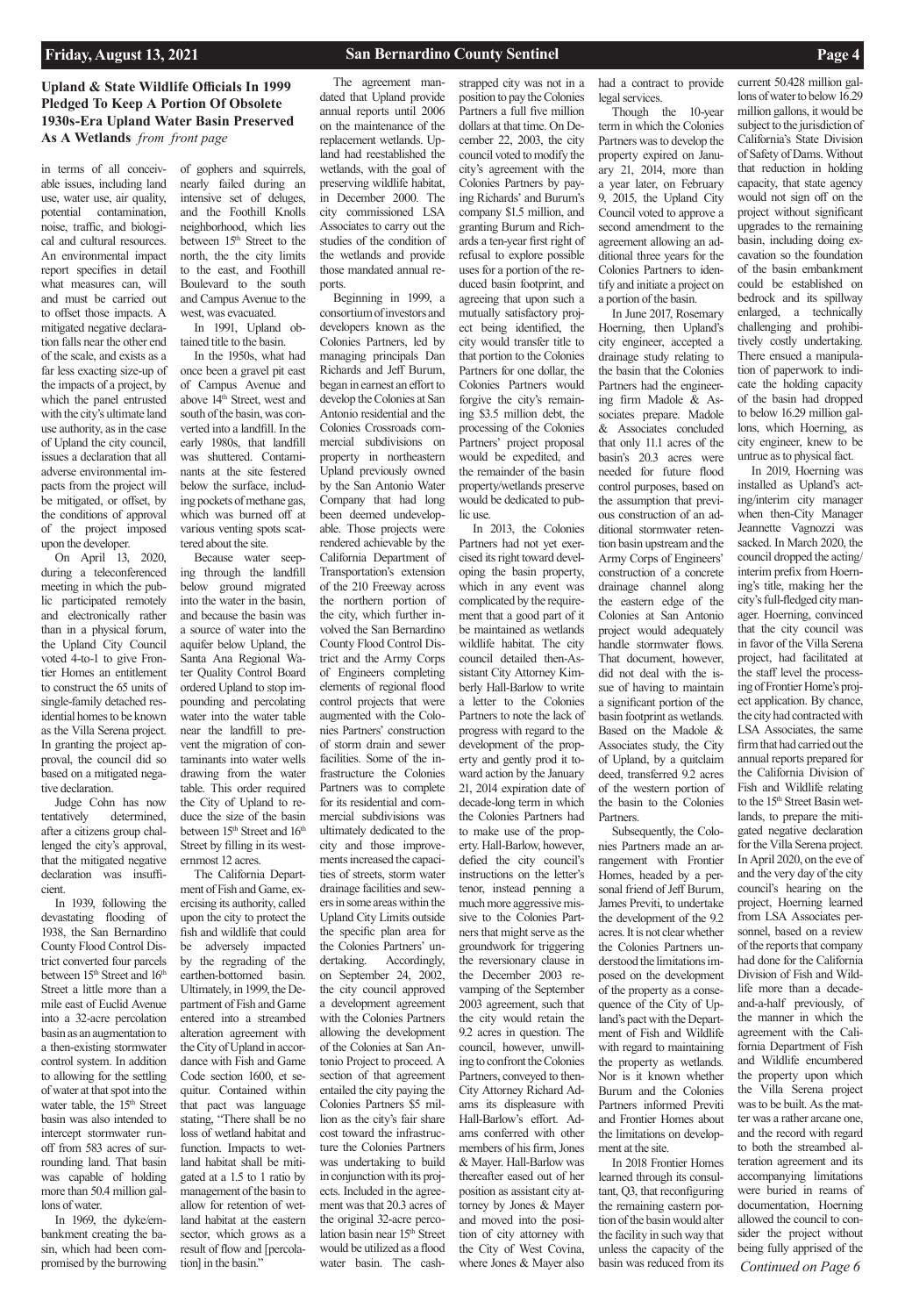## **To Explain To An Irate Public The Reason For A \$1 Million Settlement Provided To Slain Burglar's Parents, Fontana This Week Released Officer's Video Cam Footage Of The Shooting** *from front page*

regulations vis-à-vis those in other states resulted in travelers or tourists from Utah, Colorado, Texas, New Mexico, Arizona, Nevada and elsewhere, while traveling to California via Route 40, being obliged to unload their firearms upon crossing the Colorado River into the Golden State, and to keep their ammunition in a separate locked compartment, or risk arrest on a felony firearms charge.

Terral and Williams garnered statewide and national attention, as they sponsored, in the summer of 2019, a resolution to declare Needles a Second Amendment sanctuary city, which was intended to suspend certain state laws pertaining to the carrying of loaded firearms. The Second Amendment sanctuary resolution, which was passed by the city council, called upon local law enforcement, meaning the San Bernardino County Sheriff's Department and the California Highway Pa-

trol, standing down with regard to enforcing firearms regulations under California law in Needles. That extended to allowing Needles residents to travel outside of the state to purchase ammunition, which runs counter to California law, intended to ensure that citizens buy bullets in California, where vendors are required to comprehensively log ammunition sales, capturing the identity of the buyer and the precise type and batch of bullets sold.

Using the term sanctuary in the resolution Terral proposed was deliberate, as he recognized that the proposal was calling for the suspension of state law. To neutralize charges or accusations that he was advocating lawlessness, the name for the resolution Terral used harkened to the ongoing movement by the State of California's so-called progressive element, embodied by the Democrats who controlled then and still control both houses of the legislature as well as the offices of governor, lieutenant governor, attorney general, secretary of state, superintendent of

schools, comptroller and auditor, all of whom were and are calling for California to serve as a sanctuary state, that is, one in which federal immigration laws were not enforced.

Terral was a fierce supporter of then-President Donald Trump as well as Republican and Right Wing causes. This put him within the mainstream among a sizable contingent of Needles residents. Nevertheless, the political initiatives he championed often fell outside the purview of local officials and the city council of which he was a member.

Terral's so-called con-

servative philosophy was out of step with what has proven out as the major social, political and legal trend in Needles in the last decade, that being the city's marijuanification.

After 89 years of marijuana being strictly illegal in California, in 1996 the state's voters passed Proposition 215, the Compassionate Use of Marijuana Act, which made marijuana legal for medical purposes, pursuant to a user of the substance obtaining a pre-

scription for it from a licensed medical doctor. San Bernardino County and all of its political subdivisions, however, were unaccepting of that shift altogether for most of the next 16 years, such that neither the county nor its 22 incorporated cities and its two incorporated towns allowed marijuana dispensaries to set up operations within their confines.

floor of the commercialization of marijuana, by permitting widespread operation of marijuana cultivation facilities and marijuana boutiques and retail stores and layering a sales/ operation tax on those entities to generate revenue.

Other footage released by the department shows Tuitavake in the immediate aftermath of the shooting seeking to render assistance to Kinard. Tuitavake is heard saying, "Hey bro, breathe for me" and "I gotcha."

> Needles in 2012 became the first municipality in San Bernardino County to permit and license dispensaries. This occurred some four years before California voters passed the Adult Use of Marijuana Act, Proposition 64, in 2016, making the use of marijuana for its intoxicative effect legal for those 21 years of age or older. Progressives hailed Needles' 2012 action while traditionalists were opposed to it. Terral came into office in 2018, as Needles was involved in a competition with another cash-strapped San Bernardino County city, Adelanto, in an effort to exploit the liberalization of California's marijuana laws to get in on the ground band's part whenever issues relating to cannabis commercial activity came before the city council. Not having his wife entangled with the cannabis indus-

As a conservative Republican who was potentially looking toward higher office, Terral was torn between the ethos of the city and the city council he was a part of and the Republican Party, which hewed more toward the historical attitude that marijuana and its use is adverse to an orderly and civilized society. Abiding by the strictures

of Terral's party-affiliation and socially conservative roots was put to the test when in 2019 his wife was offered a lucrative job at a marijuana-related commercial operation in Needles. In the end, she elected not to go to work there because of the suggestion this would entail a conflict on her hus-

try preserved for Terral his reputation as a true red rock-ribbed Republican.

At this point, however, Terral's political ambition appears to have abandoned him, and he on Tuesday announced he was giving up the elective office he held. Incumbency is, electoral statistics show, an advantage in being reelected to the office one holds as well as a relative advantage when seeking another elective office. It would thus appear that holding onto the office of city councilman or vying for another elective post such as state assemblyman or state senator is no longer a priority for Terral. The 52-year-old cited personal and business reasons for tendering his resignation. He is employed as a cable company technician and his parents operate a local bed and breakfast inn. Terral's resignation from the Needles City Council is the second one from that august panel in two years. Former Councilman Clayton Hazlewood resigned his office on December 10, 2019.

-*Mark Gutglueck*

### **Terral Leaves Needles City Council**  *from front page*

shows the officers giving pursuit, with the video librating between total black and slightly better visibility as the lighting conditions change with the officer's rapid movement.

> *Continued on Page 11* The announcement last week of the \$1 million settlement, however, provoked considerable concern and skepticism. A \$1 million payout to the parents of a burglar who was shot and killed by police after he was caught in the act during a break-in and then attempted to flee, in particular given that the police department had made a finding that the officer who had fired the fatal shot had done nothing illegal, wrong or out of department policy was difficult for a large number of people to swallow. Under California law and court precedent, a law enforcement officer is at liberty to use deadly force against a fleeing felon if in the officer's judgment the individual represents a threat to the officer or oth-

According to the police department, Kinard scaled three walls and ran through backyards in his escape attempt. Kinard headed into a tract of homes under construction south of Casa Grande Avenue at the southwest corner of Justin Street and Heinz Way, where he took refuge inside a portable enclosed toilet stall, which the police department said was roughly 1,000 feet away from the home Kinard had been burglarizing.

Footage from Tuitavake's body cam shows him approaching the portajohn located within a remote corner of the residential construction site hemmed in by block walls. Tuitavake is seen opening the door to the portable toilet with his left hand, and visible in the bright glow of the flashlight held in his right hand is Kinard, who

is seated, relatively immobile, within the portacabin. Kinard gestures with his left hand, holding it palm up. Tuitavake lets go of the door, which begins to close, but just before it reaches the jamb, he reaches out with his right hand in which he is still holding the flashlight, the beam of which has at that point turned momentarily downward, and slaps the door open once more while simultaneously drawing his gun with his left hand. He fires it at once, a single shot. Immediately upon the sound of gunfire, Kinard can be heard making a load and short-lived plaintive moan, "Ohh," after which he seems to have blacked out.

According to Fontana Police Chief Billy Green, Tuitavake opened fire roughly two-and-a-half seconds after he initially opened the toilet stall door.

Green in a video statement accompanying the release of the footage emphasized that when Tuitavake opened the door the first time, Kinard was seated with his arms folded and neither hand visible. Green displayed a still isolated from the video showing Kinard's right hand still obscured when he lifted his left hand.

Green said Kinard "began to roll his right hand forward toward the officer, revealing a metallic object." A grainy closeup of a still from the video showed what appeared to be a compact and indistinct lightcolored object in his right hand that appeared too small to be a gun. Green said the object was later determined to be a lighter. An unverified report to the *Sentinel* was that it was a plastic lighter.

Further footage shows other officers with Tuitavake tending to Kinard in the relatively tight confines around the entrance into the portable toilet. Those efforts were in vain, as Kinard's aorta had been ruptured by the gunshot. He died at the scene.

Tuitavake, as is standard procedure, was placed on paid administrative leave in the near aftermath of the shooting. The department's internal affairs division, however, made a determination that he had not acted improperly, and he was reinstated.

Simultaneously, the department moved to stem any controversy pertaining to the shooting.

At that point, Tuitavake had not been identified as the officer involved in the shooting. Nevertheless, there was an immediate clamoring for the release of the video footage from the responsible officer's body cam. The city and the police department refused, even in the face of California law which requires that footage of police shootings must be made public within 45 days of such an occurrence. The department denied the requests, citing the need to protect the integrity of its investigation of the shooting and the safety of witnesses.

After Tuitavake was reinstated to duty, the department yet defied calls for the release of the relevant video material. Pushed as to why, a department spokesman said there were concerns that the video in the hands of the public would lead to civil unrest and rioting.

The department put out some factually inaccurate information meant to reduce public anxiety over what had occurred, including statements that Kinard was rushing the officer when he was shot.

Kinard's bereaved parents, Amond Hawkins and Kenisha Kinard, represented by the Law Firm of Douglas Hicks Simplis & Perez, in March lodged a claim against the city based on the death of their son.

A claim against a municipal entity is a precursor to a lawsuit. Under California law, those intent on suing a city must first lodge a claim, which the city can acknowledge and settle upon terms deemed suitable by both parties. A city has six months to reject or accept a claim. If a claim is rejected or if six months elapses, the aggrieved party can then proceed with a lawsuit.

In relatively short order, the City of Fontana came to terms with Douglas Hicks Simplis & Perez over the Hawkins/Kinard claim, agreeing to provide Daverion Kinard's parents with \$1 million to settle the claim in its entirety. Under the terms they reached with the city, the \$1 million they are receiving is considered a full and final settlement of their claim, they agreed to make no public comment

with regard to the shooting nor any comments about the city or the department that might be interpreted as "disparaging" and they dropped their demand that the video be publicly released. Indeed, according to Police Chief Green, both Amond Hawkins and Kenisha Kinard wanted Tuitavake's bodycam video footage kept out of the public domain to preserve, Green said, Daverion Kinard's dignity.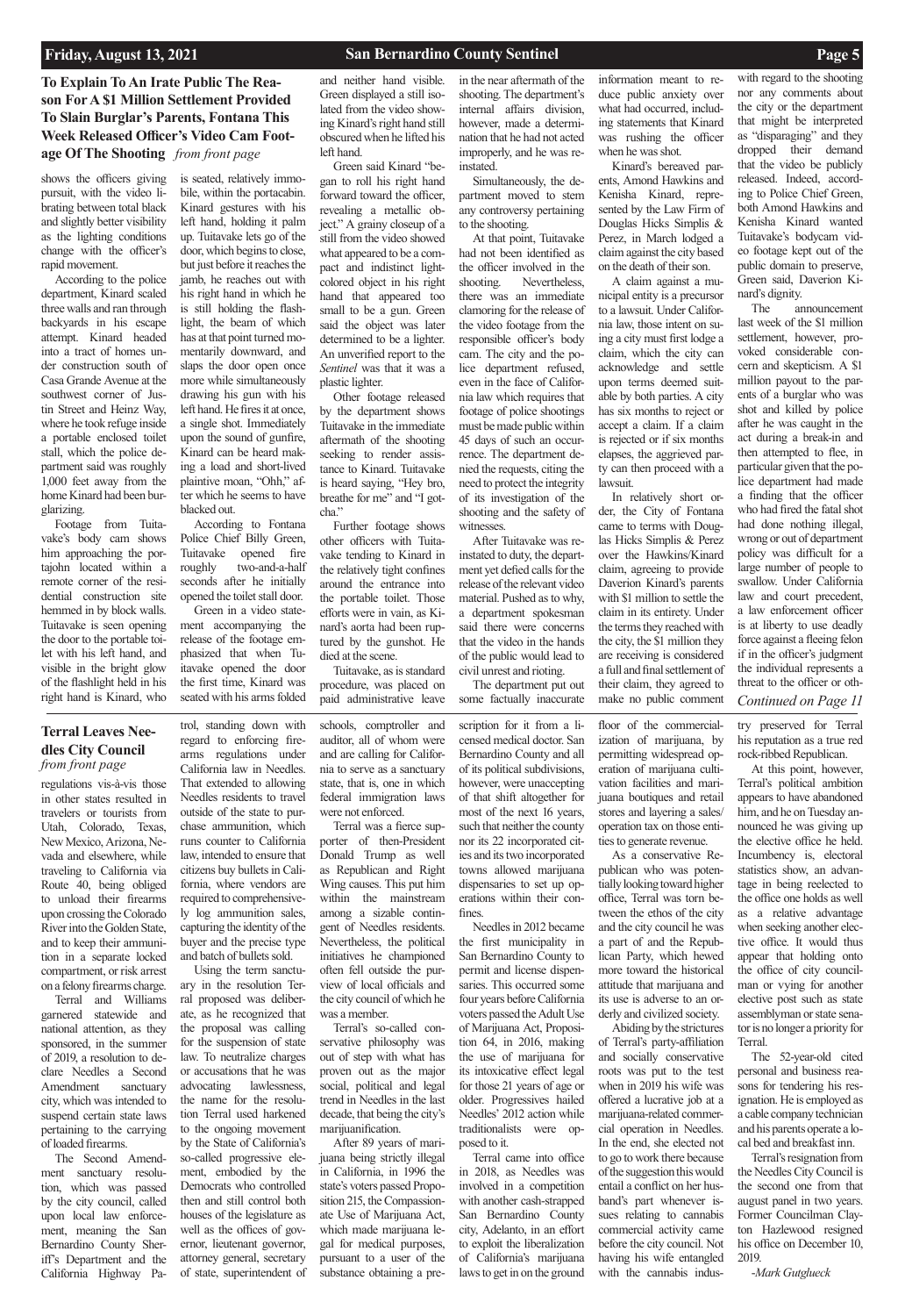**Upland Officials Traded Preserved Wetlands Property To The Colonies Partners W/O Spelling Out A Portion Of It Was Off-Limts To Development** *from page 4*

commitment to maintain a portion of the site as open space.

Accordingly, on April 13, 2020, the Upland City Council voted 4-to-1 with Councilwoman Janice Elliott dissenting, to give Frontier Homes an entitlement to construct 65 single family detached residential units on 9.2-acres owned by the Colonies Partners within the footprint of the defunct flood control detention basin north of 15<sup>th</sup> Street.

Thereafter, a group of Upland residents living both within and outside the Foothill Knolls District led by Lois Sicking Dieter, formed Friends of Upland Wetlands, which retained attorney Cory Briggs, who filed a petition for a writ of mandate on the newlyformed association's behalf in San Bernardino County Superior Court, naming the City of Upland as the respondent and Frontier Homes as the real party in interest. The writ sought the rescission of the approval of the Villa Serena project until a full-blown environmental impact report was undertaken and completed.

Judge Cohn in his tentative decision rendered on July 14 wrote, "Frontier Homes prepared an 'initial study–mitigated negative declaration.' Upland approved the initial study–mitigated negative declaration and the project overall. Petitioner Friends of Upland Wetlands challenges the approvals, contending that California Environmental Quality Act requires a full environmental impact report for the project, rather than a mitigated negative declaration. Friends of Upland Wetlands is correct. The project site may be a 'wetlands' area, requiring consultation with the responsible agencies. Additionally, there is substantial evidence in the administrative record supporting a 'fair argument' that the project may result in significant biologi-

cal, noise, aesthetic, and groundwater recharge impacts. Accordingly, the petition is granted. A full environmental impact report is required."

"It is not so simple," Cohn wrote. "First, Upland and Frontier Homes rely on documents such as State Water Resources Control Board Resolution No. 2019-0015 and the Corps of Engineers Wetlands Delineation Manual (1987), which are not part of the administrative record. The court cannot consider them. Second, and more importantly, the issue is not whether the property is or is not ultimately determined to be wetlands – the issue is whether Friends of Upland Wetlands has submitted 'substantial evidence' supporting a 'fair argument' that it is, such that a full environmental impact report is required."

The Friends of Upland Wetlands did fail in effectively assailing the project approval on the grounds that the Upland City Council ignored the Upland Planning commission's recommendation against the approval of the project, Judge Cohn ruled. The planning commission objected to what its members collectively found would be significant environmental impacts. In his decision, Judge Cohn dismissed the Friends of Upland Wetland's contention that the planning commission's determination constituted a binding finding that the project was unacceptable. He pointed out that "Although the planning commission recommended denial, it did so without considering certain modifications to the project—modifications that were later considered by Upland's staff and incorporated into the staff report. Therefore, the planning commission's recommendation was based on incomplete information. As a result, the planning commission's recommendation of denial does not constitute substantial evidence of an environmental impact as contended by Friends of Upland Wetlands."

land areas were apparently added to the remaining unfilled portions of the basin, where this project is to be located."

Still the same, Cohn said, "The initial study– mitigated negative declaration failed to recognize that the project may impact wetlands, requiring consultation with the responsible agencies."

Cohn's decision did not directly state but implied that the project site for the Villa Serena project includes property that cannot be built upon.

"Friends of Upland Wetlands contends the initial study-mitigated negative declaration failed to recognize that several acres of the property are 'wetlands' and are therefore under the jurisdiction of the California Department of Fish and Wildlife," Cohn stated. "Upland and Frontier Homes, however, write: 'This case . . . is premised on the misconception that a decades-old operating flood control channel . . . is a wetland. It is not, and California and Federal law make clear that operating and licensed stormwater

facilities are 'artificial' or 'nonwetland.'"

The city and developer are incorrect on that point, Judge Cohn held.

Judge Cohn continued, "Upland and Frontier Homes have ignored substantial evidence cited by Friends of Upland Wetlands supporting a fair argument that the project site is a wetlands area. The 15<sup>th</sup> Street Basin was originally thirty-two acres, and in 1999-2000, Upland filled in the westerly 11.2 acres with the oversight of the Santa Ana Regional Water Quality Control Board and the California Department of Fish and Wildlife. In the annual report prepared for the California Department of Fish and Wildlife under the 1999 streambed alteration agreement, LSA Associates, Inc., the same consulting firm that prepared the initial study-mitigated negative declaration in this case, states that the 1998 biological assessment of the basin found the habitat quality of the area was of low value due to the limited diversity of vegetation, but that '[t]he single habitat component of any notable value on the site is the presence of water, albeit seasonally.' At that time, the LSA biological assessment characterized the vegetation of the basin as either 'upland' or 'wetland,' with 6.5 acres of the thirty-twoacre basin delineated as wetlands. Of that amount, 5.3 wetland acres were located in the remaining unfilled portions of the basin. The 1999 agreement also called for 1.8 acres of 'new' wetlands area to be created in the basin to replace the 'lost' 1.2 acres of wetland area from the fill project. Therefore, additional wet-

ventory – a listing which presumes the recognized environmental condition of a 'wetlands' area."

*Continued on Page 11* "Therefore, there is substantial evidence supporting a fair argument that the site is a designated wetlands area, such that a significant environmental impact may occur as a result of the project," Cohn wrote.

Cohn wrote, "Upland and Frontier Homes contend that Friends of Upland Wetlands mischaracterizes the 1999 streambed alteration agreement, noting that it expired in 2001 and was issued under a Fish and Game Code section that has since been repealed. That does not mean, however, that the law underlying the agreement no longer exists elsewhere in the code."

"Cohn continued, "The 1999 streambed alteration agreement was issued pursuant to Fish and Game Code section 1601, which at the time contained provisions regarding notice of construction projects and proposals for modifications, and stated in relevant part: 'Except as provided in this section, general plans sufficient to indicate the nature of a project for construction by, or on behalf of, any state or local governmental agency … shall be submitted to the California Department of Fish and Wildlife if the project will (1) divert, obstruct, or change the natural flow or the bed, channel, or bank of any river, stream, or lake designated by the California Department of Fish and Wildlife in which there is at any time an existing fish or wildlife resource or from which these resources derive benefit, (2) use material from the streambeds designated by the California Department of Fish and Wildlife, or (3) result in the disposal or deposition of debris, waste, or other material containing crumbled, flaked, or ground pavement where it can pass into any river, stream, or lake designated by the California Department of Fish and Wildlife. If an existing fish or wildlife resource may be substantially adversely affected by that construction, the California Department of Fish and Wildlife shall notify the governmental agency … of the existence of the fish or wildlife resource together with a description thereof and shall propose reasonable modification in the proposed construction that will allow for the protection and continuance of the fish or wildlife resource ….'" Judge Cohn noted that California law "require[s] a governmental agency

proposing a project that would divert, obstruct, or change the natural flow, or result in the disposal of debris, in a river, stream, or lake designated by the California Department of Fish and Wildlife, to submit prescribed plans and other information to the California Department of Fish and Wildlife and to follow prescribed procedures" and state law further requires "a holder of an agreement to alter a streambed to remain responsible for implementing any mitigation or other measures necessary to protect fish and wildlife resources after the agreement had expired," such that the California Department of Fish and Wildlife is authorized "to suspend or revoke an agreement if the holder is not in compliance with its

terms."

In his ruling, Judge Cohn held that "The 1999 streambed alteration agreement is important, notwithstanding expiration, because it provides substantial evidence that both Upland and the California Department of Fish and Wildlife previously considered the 15<sup>th</sup> Street Basin to be a 'bed, channel, or bank of' a streambed that was under the jurisdiction of the California Department of Fish and Wildlife. At that time, the California Department of Fish and Wildlife had determined that Upland's intent to fill in the westerly 11.2 acres of the original basin could 'substantially adversely affect existing fish and wildlife resources, including: red-tailed hawk, red-winged blackbird … other birds, mammals, reptiles, amphibians, plants, and other aquatic-related resources and wildlife' in the basin. Among other conditions, the agreement stated, 'There shall be no loss of wetland habitat and function. Impacts to wetland habitat shall be mitigated at a 1.5 to 1 ratio by management of the basin to allow for retention of wetland habitat at the eastern sector, which grows as a result of flow and [percolation] in the basin.' In accordance with the permit issued under the agreement, the 'lost' 1.2 acres of wetland area required a 1.8 acre replacement to be established in the remaining unfilled area of the basin, and Upland was required to submit an annual report to the California Department of Fish and Wildlife for five years."

Judge Cohn stated, "Up-

land and Frontier Homes have not pointed to any evidence in the record indicating that the 'wetlands' designation underlying the 1999 streambed alteration agreement was later rescinded or otherwise modified. The initial studymitigated negative declaration relies on the 'Phase I Environmental Site Assessment' of the project site. The environmental site assessment was conducted concurrently with the biological assessment in June 2018. The environmental site assessment contains maps that identify the site as 'National Wetland Inventory' – part of a national wetlands database purportedly maintained by the U.S. Fish & Wildlife Service. The environmental site assessment also advises that 'the existence of wetlands information data in a specific report does not mean that all wetlands in the area covered by the report are included … [and] the absence of any reported wetlands information does not necessarily mean that wetlands do not exist in the area covered by the report.' Yet the executive summary of the environmental site assessment, after stating that the 'Site is listed with State Water Resources Control Board California Integrated Water Quality System … database as Inland Empire Utilities Authority groundwater recharge basin operations and maintenance,' inexplicably states that the 'listing does not represent a recognized environmental condition.' No explanation is given in the initial study-mitigated negative declaration or by Upland and Frontier Homes for the discrepancy between this conclusion in the executive summary portion of the environmental site assessment and the data displayed on the maps that show the site listed in the National Wetland In-

That constituted a substantial flaw in the mitigated negative declaration, Judge Cohn opined.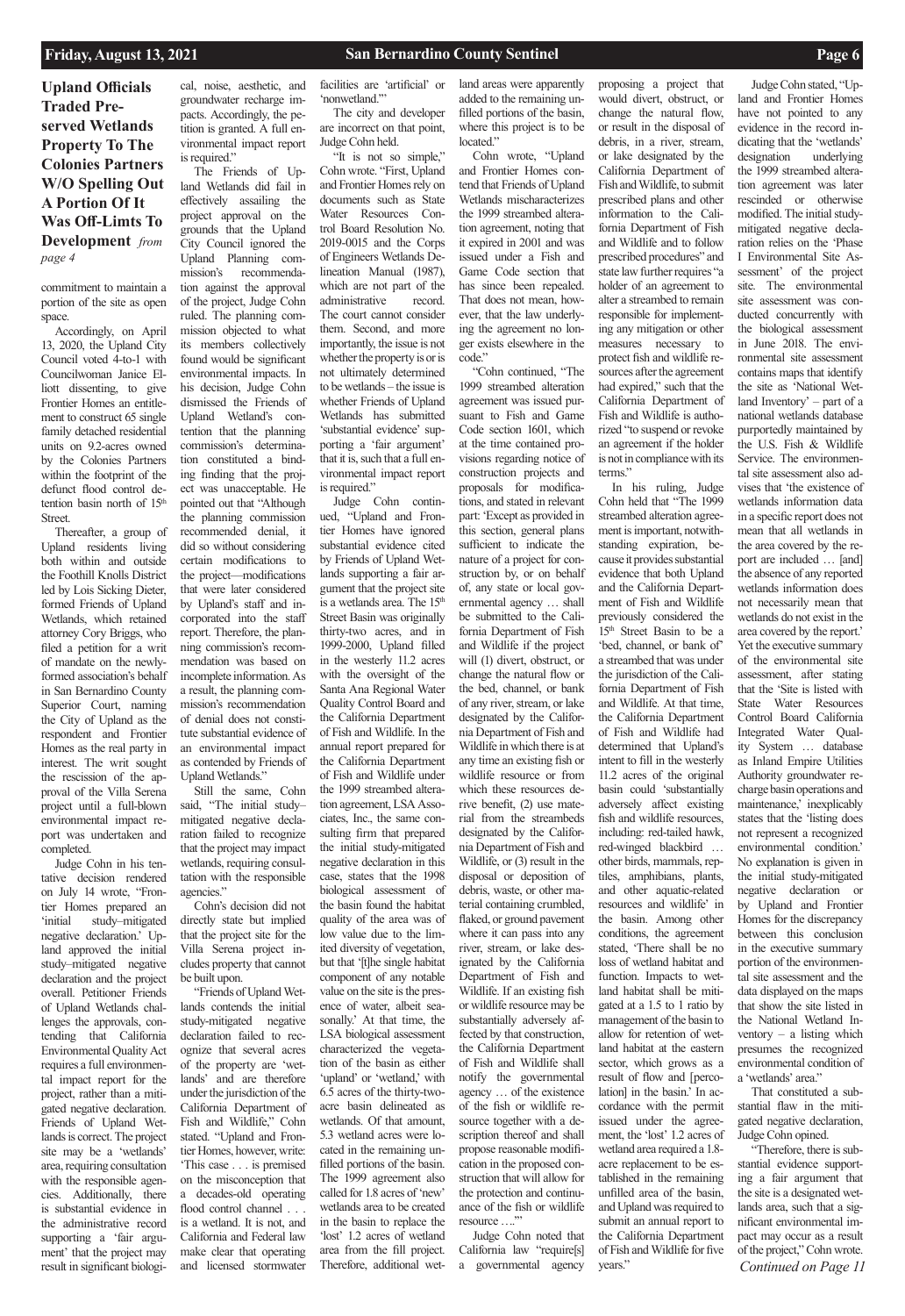### **Public Notices Public Notices Public Notices Public Notices Public Notices Public Notices Public Notices**

NOTICE OF PROCEEDINGS IN THE SUPREME COURT OF JU-DICATURE OF JAMAICA FAMILY DIVISION

MATRIMONIAL SUPREME COURT

CLAIM NO. SU 2020MT02227 BEGENTIONER RAINE HENRY PETITIONER AND MENELICK SAINT VICTOR RESPONDENT

TAKE NOTICE THAT a Petition for Dissolution of Marriage dated the 3rd day of August, 2020 was filed in the Supreme Court of Judicature of Jamaica by the Petitioner for the dissolution of the marriage between MARICIA LORRAINE HENRY and MENELICK

SAINT VICTOR, who were lawfully married on the 12th day of May, 1998 at 11 Burbank Avenue in the parish of Saint Andrew, Jamaica by L Christopher Mason a Marriage Officer of the island of Jamaica. AND FURTHER TAKE NO-

ney-at-Law Dated The 18th DAY OF March<sub>2021</sub>

TICE that permission has been granted by the said court on December 1, 2020 to dispense with personal service and to effect service on you, MENELICK SAINT VICTOR by way serving the Petition and other supporting documents by way of post to the address you provided and by way of this advertisement. The deemed date of service is 21 days from the date of posting the Wife's Petition and Notice of Proceedings. You are permitted within twenty- eight (28) day to enter an Acknowledgement of Service and an Answer from the date of the publication of the Notice of Proceedings hereof in a newspaper of wide circulation in Rancho, Cucamonga, California. If you should fail to enter an Acknowledgment of Service then the said MARICIA LORRAINE HENRY will proceed in default against you and in particular, by filing a Notice of Application to Dispense with Hearing pursuant to Part 76.12 of the Civil Procedure Rules of Jamaica , 2002 as amended.

> me: 9:00 a.m Department: S16

The Petitioner's address for service is that of her Attorneys-at-Law, KIM-BERLY L TAYLOR Attorney-at-Law of Hopeton C. D Henry & Associates of 12 Bravo Street, Saint Ann's Bay Saint Ann. Telephone 972 0329 Fax 876-972-9024 whose email address is henryson87@ yahoo.com Attorney-at-Law for and on half of the Petitioner herein wh dress for service is that of her said Attor-

Signed/ Fearon, Registrar FILED by KIMBERLY L TAY-

LOR Attorney-at-Law of Hopeton C. D Henry & Associates of 12 Bravo Street, Saint Ann's Bay Saint Ann. Telephone 0329 Fax 876-972-9024 whose email address is henryson87@yahoo. com Attorney-at-Law for and on behalf of the Petitioner herein whose address for service is that of her said Attorney-at-Law Published in the San Bernardino

County Sentinel August 13, 2021

ORDER TO SHOW CAUSE FOR CHANGE OF NAME CASE NUMBER CIVSB2114732

TO ALL INTERESTED PERSONS: Petitioner: JAMES FLANNIGAN IV filed with this court for a decree changing names as follows:

JAMES\*\*\* FLANNIGAN IV to Flannigan IV, James

THE COURT ORDERS that all persons interested in this matter appear before this court at the hearing indicated below to show cause, if any, why the petition for change of name should not be granted. Any person objecting to the name changes described above must file a written objection that includes the reasons for the objection at least two court days before the matter is scheduled to be heard and must appear at the hearing to show cause why the petition should not be granted. If no written objection is timely filed, the court may grant the petition without a hearing.

el.photography@gmail.com Published in the San Bernardi-County Sentinel on July 30 and

Notice of Hearing: Date: 09/15/21

The address of the court is Superior Court of California County of San Bernardino, San Bernardino District - Civil Division, 247 West Third Street, Same as above, San Bernardino, CA 92415, San Bernardino

IT IS FURTHER OR-DERED that a copy of this order be published in the San Bernardino County Sentinel in San Bernardino County California, once a week for four successive weeks prior to the date set for hearing of the petition. Dated: July 13, 2021

Lynn M. Poncin Judge of the Superior Court. Published in the San Bernardi-

no County Sentinel on 7/23, 7/30, 8/06 & 8/13, 2021

### NOTICE OF PETITION TO

ADMINISTER ESTATE OF: ROGER LINDENMUTH CASE NO. PROSB2100063

To all heirs, beneficiaries, creditors, contingent creditors, and persons who may otherwise be interested in the will or estate, or both of ROGER LINDENMUTH has been filed by ERIC LINDEN-MUTH in the Superior Court of California, County of SAN BER-

NARDINO. THE PETITION FOR PRO-BATE requests that ERIC LIN-DENMUTH be appointed as personal representative to administer the estate of the decedent.

THE PETITION requests that the decedent's wills and codicils, if any, be admitted to probate. The will and any codicils are available for examination in the file kept by the court.

THE PETITION requests authority to administer the estate under the Independent Administration of Estates Act. (This authority will allow the personal representative to take many actions without obtaining court approval. Before taking certain very important actions, however, the personal representative will be required to give notice to interested persons unless they have waived notice or consented to the proposed action.) The independent administration authority will be granted unless an interested person files an objection to the petition and shows good cause why the court should not

> AND REGISTRATION 17914 FOOT-HILL BLVD. #A FONTANA, CA 92335: BUENOS DIAZ INSURANCE AND REGISTRATION SERVICES 17914 FOOTHILL BLVD. #A FON-TANA, CA 92335 This Business is Conducted By: A CORPORATION BY SIGNING BELOW, I DE-CLARE THAT ALL INFORMATION IN THIS STATEMENT IS TRUE AND CORRECT. A registrant who declares as true information, which he or she knows to be false, is guilty of a crime. (B&P Code 17913) I am also aware that all information on this statement becomes Public Record upon filing.

unty Clerk of San Bernardino on: 7/16/2021 I hereby certify that this is a correct

grant the authority. A hearing on the petition will be held NOVEMBER 4, 2021 at 9:00 a.m. in Dept. No. S35 at Superior Court of California, County of San Bernardino, 247 West Third Street, San Bernardino, CA 92415, San Bernardino District.

> of itself authorize the use in this state of a fictitious name in violation of the rights of another under federal, state, or common

IF YOU OBJECT to the granting of the petition, you should appear at the hearing and state your objections or file written objections with the court before the hearing. Your appearance may be in person or by your attorney.

ing person(s) business as: New Horizon Real Estate Investments, 10730 Church Street Unit 204, San Bernardino, CA 91730, Chris Butner Mortgages LLC, 10730 Church Street Unit 204, San Bernardino, CA 91730 Business is Conducted By: A Lim-

IF YOU ARE A CREDITOR or a contingent creditor of the decedent, you must file your claim with the court and mail a copy to the personal representative appointed by the court within the later of either (1) four months from the date of first issuance of letters to a general personal representative, as defined in section 58(b) of the California Probate Code, or (2) 60 days from the date of mailing or personal delivery to you of a notice under Sec-

Code.

tion 9052 of the California Probate Other California statutes and legal authority may affect your rights as a creditor. You may want to consult with an attorney knowledgeable in California law.

The following person(s) is(are) doing ess as: Swirls Soft Serve, 1217 W. Foothill Blvd, Upland, CA 91786, Mailing Address: 75 Camellia Court, Upland, CA 91786, Gazar Investments LLC, 75 Camellia Court, Upland, CA 91786 Business is Conducted By: A Lim-

ited Liability Company Signed: BY SIGNING BELOW I

YOU MAY EXAMINE the file kept by the court. If you are a person interested in the estate, you may file with the court a Request for Special Notice (form DE-154) of the filing of an inventory and appraisal of estate assets or of any petition or account as provided in Probate Code section 1250. A Request for Special Notice form is available from the court clerk.

Eric Lindenmuth 1148 Stonewood Ct. San Pedro, CA 90732 (310) 872 6599

August 6 & 13, 2021.

NOTICE OF PETITION TO ADMINISTER ESTATE OF: EMMETT RICHARD WALKER CASE NO. PROPS2100054 To all heirs, beneficiaries, creditors, contingent creditors,

and persons who may otherwise be interested in the will or estate, or both of EMMET RICHARD WALKER:

The following person(s) is(are) doing business as: Express Notary; Mountain Express Notary; Express Notary & Scan; Mountain Express Notary & Scan, 2562 Oak Dr, Running Springs, CA 92382, Mailing Address: PO Box 1948, Running Springs, CA 92382, Rita C. Nelson, 2562 Oak Dr, Running Springs, CA 92382 Business is Conducted By: An In-

dividual Signed: BY SIGNING BELOW I

A PETITION FOR PRO-BATE has been filed by SHARON STONE WALKER in the Superior Court of California, County of SAN BERNARDINO.

nformation on this statement become Public Record upon filing. s/Rita C. Nelson

THE PETITION FOR PRO-BATE requests that SHARON STONE WALKER be appointed as personal representative to administer the estate of the decedent.

THE PETITION requests the decedent's wills and codicils, if any, be admitted to probate. The will and any codicils are available for examination in the file kept by

the court. THE PETITION requests authority to administer the estate under the Independent Administration of Estates Act. (This authority will allow the personal representative to take many actions without obtaining court approval. Before taking certain very important actions, however, the personal representative will be required to give notice to interested persons unless they have waived notice or consented to the proposed action.) The independent administration authority will be granted unless an interested person files an objection to the petition and shows good cause why the court should not

copy of the original statement on file in my office. Began Transacting Business:

grant the authority. A hearing on the petition will be held in Dept. No. S-36 at 1:30 P.M. on AUGUST 19, 2021 at Superior Court of California, County of San Bernardino, 247 West Third Street, San Bernardino, CA 92415, San Bernardino District.

IF YOU OBJECT to the granting of the petition, you should appear at the hearing and state your objections or file written objections with the court before the hearing. Your appearance may be in person or by your attorney.

IF YOU ARE A CREDITOR or a contingent creditor of the decedent, you must file your claim with the court and mail a copy to the per-

sonal representative appointed by the court within the later of either (1) four months from the date of first issuance of letters to a general personal representative, as defined in section 58(b) of the California Probate Code, or (2) 60 days from the date of mailing or personal delivery to you of a notice under Section 9052 of the California Probate

Code. Other California statutes and legal authority may affect your rights as a creditor. You may want to consult with an attorney knowledgeable in California law.

> IF YOU ARE A CREDITOR or a contingent creditor of the decedent, you must file your claim with the court and mail a copy to the personal representative appointed by the court within the later of either (1) four months from the date of first issuance of letters to a general personal representative, as defined in section 58(b) of the California Probate Code, or (2) 60 days from the date of mailing or personal delivery to you of a notice under Section 9052 of the California Probate **Code**

YOU MAY EXAMINE the file kept by the court. If you are a person interested in the estate, you may file with the court a Request for Special Notice (form DE-154) of the filing of an inventory and

appraisal of estate assets or of any petition or account as provided in Probate Code section 1250. A Request for Special Notice form is available from the court clerk. Attorney for the Petitioner:

TECLA M. LUNAK (SBN 457090) LAW OFFICES OF TECLAR

M. LUNAK, A.P.C. 71-780 SAN JACINTO DR.,

BLDG A-3 RANCHO MIRAGE, CA 92270

Telephone No: (760) 834 8625 Fax No: (760) 834-8596 tecla@lunaklaw.com Published in the San Bernardi-

no County Sentinel on 7/30, 8/06 & 8/13, 2021.

FBN 202100073333 The following entity is doing busi-ness as BUENOS DIAZ INSURANCE

> S/ Julie Diaz This statement was filed with the

copy of the original statement on file in my office. Began Transacting Business: JUNE 7, 2021 County Clerk, Deputy I1327 NOTICE- This fictitious business name statement expires five years from the date it was filed in the office of the county clerk. A new fictitious business name statement must be filed before that time. The filing of this statement does not

law (see section 14400 et. Seq. Business & Professions Code). Published in the San Bernardino County Sentinel on 7/30, 8/06, 8/13 & 8/20, 2021

FICTITIOUS BUSINESS NAME STATEMENT FILE NO-20210007776

Fax No: (909) 235-4733 Email address: jennifer@

ited Liability Company Signed: BY SIGNING BELOW, I DECLARE THAT ALL INFORMA-

TION IN THIS STATEMENT IS TRUE AND CORRECT. A registrant who declares as true information, which he or she knows to be false, is guilty of a crime. (B&P Code 17913) I am also aware that all information on this statement becomes Public Record upon filing. s/Christopher Butner

This statement was filed with the County Clerk of San Bernardino on: 07/29/2021

I hereby certify that this is a correct copy of the original statement on file in my office. Began Transacting Business:

07/01/2021 County Clerk, s/ I1327

NOTICE- This fictitious business name statement expires five years from the date it was filed in the office of the county clerk. A new fictitious business name statement must be filed before that time. The filing of this statement does not of itself authorize the use in this state of a fictitious name in violation of the rights of another under federal, state, or common law (see section 14400 et. Seq. Business &

Professions Code). 07/30/21, 08/06/21, 08/13/21, 08/20/21

FICTITIOUS BUSINESS NAME STATEMENT FILE NO-20210007712

> IT IS FURTHER OR-DERED that a copy of this order be published in the San Bernardino County Sentinel in San Bernardino County California, once a week for four successive weeks prior to the date set for hearing of the petition. Lynn M. Poncin

DECLARE THAT ALL INFORMA-TION IN THIS STATEMENT IS TRUE AND CORRECT. A registrant who declares as true information, which he or she knows to be false, is guilty of a crime. (B&P Code 17913) I am also aware that all information on this statement becomes Public Record upon filing.

s/Gerard Azar This statement was filed with the County Clerk of San Bernardino on: 07/28/2021

I hereby certify that this is a correct copy of the original statement on file in my office.

Began Transacting Business: N/A County Clerk, s/ I1327

NOTICE- This fictitious business name statement expires five years from the date it was filed in the office of the county clerk. A new fictitious business name statement must be filed before that time. The filing of this statement does not of itself authorize the use in this state of a fictitious name in violation of the rights of another under federal, state, or common law (see section 14400 et. Seq. Business & Professions Code). 07/30/21, 08/06/21, 08/13/21,

08/20/21

FICTITIOUS BUSINESS NAME STATEMENT FILE NO-20210007572

DECLARE THAT ALL INFORMA-TION IN THIS STATEMENT IS TRUE AND CORRECT. A registrant who declares as true information, which he or she knows to be false, is guilty of a crime. (B&P Code 17913) I am also aware that all

This statement was filed with the County Clerk of San Bernardino on: 07/23/2021

I hereby certify that this is a correct copy of the original statement on file in my office.

Began Transacting Business: 06/02/2021

County Clerk, s/ I5199 NOTICE- This fictitious business name statement expires five years from the date it was filed in the office of the county clerk. A new fictitious business name statement must be filed before that time. The filing of this statement does not of itself authorize the use in this state of a fictitious name in violation of the rights of another under federal, state, or comlaw (see section 14400 et. Seq. Business & Professions Code). 07/30/21, 08/06/21, 08/13/21,

08/20/21

### FICTITIOUS BUSINESS NAME STATEMENT FILE NO-20210007551

The following person(s) is(are)

doing business as: MRC Financial Services; MRC Insurance Services, 14807 Hillstone Avenue, Fontana, CA 92336, Richa G Chand, 14807 Hillstone, Avenue, Fontana, CA 92336, Ravi S Chand, 14807 Hillstone Avenue, Fontana, CA 92336 Business is Conducted By: A Mar-

ried Couple Signed: BY SIGNING BELOW, I DECLARE THAT ALL INFORMA-TION IN THIS STATEMENT IS TRUE AND CORRECT. A registrant who declares as true information, which he or she knows to be false, is guilty of a crime. (B&P Code 17913) I am also aware that all information on this statement becomes Public Record upon filing.

s/Ravi S. Chand This statement was filed with the

County Clerk of San Bernardino on: 07/23/2021 I hereby certify that this is a correct

07/01/2021 County Clerk, s/ I5199

NOTICE- This fictitious business name statement expires five years from the date it was filed in the office of the county clerk. A new fictitious business name statement must be filed before that time. The filing of this statement does not of itself authorize the use in this state of a fictitious name in violation of the rights of another under federal, state, or common<br>law (see section 14400 et. Seq. Business & law (see section 14400 et. Seq. Business & Professions Code). 07/30/21, 08/06/21, 08/13/21, 08/20/21

NOTICE OF PETITION TO ADMINISTER ESTATE OF: LARRY VERNON JUDKINS CASE NO. PROSB2100331

To all heirs, beneficiaries, creditors, contingent creditors, and persons who may otherwise be interested in the will or estate, or both of LARRY VERNON<br>IUDKINS has been filed by has been filed by BARBARA L. NEWMAN in the Superior Court of California, County of SAN BERNARDINO.

THE PETITION FOR PRO-BATE requests that BARBARA L. NEWMAN be appointed as personal representative to adminis-

ter the estate of the decedent. THE PETITION requests that the decedent's wills and codicils, if any, be admitted to probate. The will and any codicils are available

for examination in the file kept by the court. THE PETITION requests authority to administer the estate under the Independent Admin-

istration of Estates Act. (This authority will allow the personal representative to take many actions without obtaining court approval. Before taking certain very important actions, however, the personal representative will be required to give notice to interested persons unless they have waived notice or consented to the proposed action.) The independent administration authority will be granted unless an interested person files an objection to the petition and shows good cause why the court should not grant the authority.

THE PETITION requests a \$350,000 bond fixed. The bond will be admitted by an admitted surety insuere or as otherwise provided by law.

Decedent died on 1/08/2021 in HELENDALE, CA, a resident of

San Bernardino County. A hearing on the petition will be held SEPTEMBER 20, 2021 2021 at 9:00 a.m. in Dept. No. S35

trict.

Kimberly Tilley, Deputy MAY 6, 2021

IF YOU OBJECT to the granting of the petition, you should appear at the hearing and state your objections or file written objections with the court before the hearing. Your appearance may be in person or by your attorney.

Other California statutes and

legal authority may affect your rights as a creditor. You may want to consult with an attorney knowledgeable in California law. YOU MAY EXAMINE the file kept by the court. If you are a person interested in the estate, you may file with the court a Request for Special Notice (form DE-154) of the filing of an inventory and appraisal of estate assets or of any petition or account as provided in Probate Code section 1250. A Request for Special Notice form is available from the court clerk. The petition requests that a

bond not be required.

The character and estimated value of the property of the estate is estimated at \$464,000. Filed: JULY 26, 2021 Attorney for Barbara L. New-

man

R. SAM PRICE SBN 208603 PRICE LAW FIRM, APC 300 E STATE STREET

SUITE 620

REDLANDS, CA 92373 (909) 328 7000 sam@pricelawfirm.com Published in the San Bernardino County Sentinel August 6, 13 &

at Superior Court of California, County of San Bernardino, 247 West Third Street, San Bernardino, CA 92415, San Bernardino Dis-IF YOU ARE A CREDITOR or a contingent creditor of the decedent, you must file your claim with the court and mail a copy to the personal representative appointed by the court within the later of either

20, 2021.

NOTICE OF PETITION TO ADMINISTER ESTATE OF: CESAR OSORIO NO. PROSB 2100339 To all heirs, beneficiaries, creditors, contingent creditors, and persons who may otherwise be interested in the will or estate, or both

of CESAR OSORIO

A PETITION FOR PRO-BATE has been filed by JULIUS OSORIO in the Superior Court of California, County of SAN BER-

NARDINO.

THE PETITION FOR PRO-BATE requests that JULIUS OSO-RIO be appointed as personal representative to administer the estate

of the decedent.

THE PETITION requests authority to administer the estate under the Independent Administration of Estates Act. (This authority will allow the personal representative to take many actions without obtaining court approval. Before taking certain very important actions, however, the personal representative will be required to give notice to interested persons unless they have waived notice or consented to the proposed action.) The independent administration authority will be granted unless an interested person files an objection to the petition and shows good cause why the court should not

grant the authority.

A hearing on the petition will be held in Dept. No. S37 at 9 a.m. on SEPTEMBER 20, 2021 at Superior Court of California, County of San Bernardino, 247 West Third Street, San Bernardino, CA 92415, San Bernardino District.

IF YOU OBJECT to the granting of the petition, you should appear at the hearing and state your objections or file written objections with the court before the hearing. Your appearance may be in person

or by your attorney.

(1) four months from the date of first issuance of letters to a general personal representative, as defined in section 58(b) of the California Probate Code, or (2) 60 days from the date of mailing or personal delivery to you of a notice under Section 9052 of the California Probate Code.

Other California statutes and legal authority may affect your rights as a creditor. You may want to consult with an attorney knowledgeable in California law.

YOU MAY EXAMINE the file kept by the court. If you are a person interested in the estate, you may file with the court a Request for Special Notice (form DE-154) of the filing of an inventory and appraisal of estate assets or of any petition or account as provided in Probate Code section 1250. A Request for Special Notice form is available from the court clerk.

Filed: JULY 20, 2021 Judge Tara Reilly Attorney for Julius Osorio: Jennifer Daniel 220 Nordina St. Redlands, CA 92373 Telephone No: (909) 792-9244

lawofficeofjenniferdaniel.com Published in the San Bernardino County Sentinel August 6, 13 &

20, 2021.

ORDER TO SHOW CAUSE FOR CHANGE OF NAME CASE NUMBER CIVSB2119271

TO ALL INTERESTED PERSONS: Petitioner: KHAREY JAMAL PERRY filed with this court for a decree changing names as follows:

KHAREY JAMAL PERRY to KHOREY JAMAL PERRY

THE COURT ORDERS that all persons interested in this matter appear before this court at the hearing indicated below to show cause, if any, why the petition for change of name should not be granted. Any person objecting to the name changes described above must file a written objection that includes the reasons for the objection at least two court days before the matter is scheduled to be heard and must appear at the hearing to show cause why the petition should not be granted. If no written objection is timely filed, the court may grant

the petition without a hearing. Notice of Hearing: Date: 09/15/21 Time: 9:00 a.m. Department: S37 The address of the court is Superior Court of California,County of San Bernardino, San Bernardino District - Civil Division, 247 West Third Street, Same as above, San Bernardino, CA 92415, San Ber-

nardino

IT IS FURTHER OR-DERED that a copy of this order be published in the San Bernardino County Sentinel in San Bernardino County California, once a week for four successive weeks prior to the date set for hearing of the petition. Dated: July 23, 2021 Lynn M. Poncin Judge of the Superior Court. Published in the San Bernardino County Sentinel on 08/06/21, 08/13/21, 08/20/21, 08/27/21 &

09/03/21.

 ORDER TO SHOW CAUSE FOR CHANGE OF NAME CASE NUMBER CIVSB

2120307

TO ALL INTERESTED

PERSONS: Petitioner:

RUDOLPH GONZALEZ filed with this court for a decree changing names as follows: RODOLFO CLEMENTE GONZALEZ to RUDOLPH CLEMENTE GONZALEZ THE COURT ORDERS that all persons interested in this matter appear before this court at the hearing indicated below to show cause, if any, why the petition for change of name should not be granted. Any person objecting to the name changes described above must file a written objection that includes the reasons for the objection at least two court days before the matter is scheduled to be heard and

must appear at the hearing to show cause why the petition should not be granted. If no written objection is timely filed, the court may grant the petition without a hearing. Notice of Hearing:

Date: 09/14/21 Time: 9:00 a.m. Department: S17

The address of the court is Superior Court of California,County of San Bernardino, San Bernardino District - Civil Division, 247 West Third Street, Same as above, San Bernardino, CA 92415, San Bernardino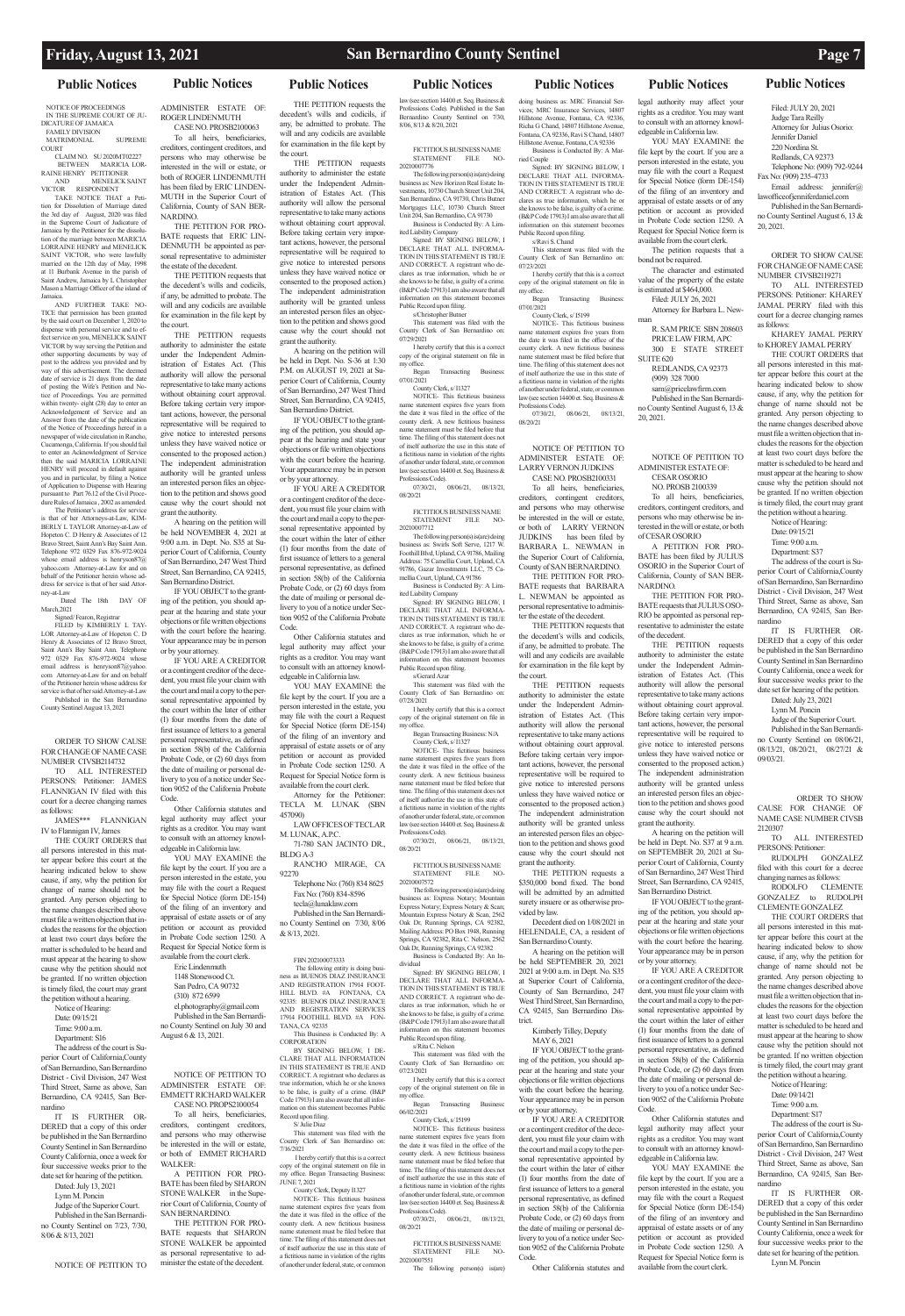### **Public Notices Public Notices Public Notices Public Notices Public Notices Public Notices Public Notices**

Judge of the Superior Court. Published in the San Bernardino County Sentinel on 08/06/21, 08/13/21, 08/20 & 08/27/21, 09/03/21

FICTITIOUS BUSINESS NAME NUMBER 20210007348

The following person(s) is(are) doing business as: DYNAMIC SPA 1955 E FOURTH ST ONTARIO, CA 91764: YUEQING, INC. 8191 BOLSA AVE MIDWAY CITY, CA 92655

copy of the original statement on file in office.

Business is Conducted By: A COR-PORATION Signed: BY SIGNING BELOW, I

DECLARE THAT ALL INFORMA-TION IN THIS STATEMENT IS TRUE AND CORRECT. A registrant who declares as true information, which he or she knows to be false, is guilty of a crime. (B&P Code 17913) I am also aware that all information on this statement becomes Public Record upon filing.

s/YAN QING DONG

This statement was filed with the County Clerk of San Bernardino on:

07/16/2021 I hereby certify that this is a correct

Began Transacting Business: 07/12/2021

County Clerk, s/ I1327

NOTICE- This fictitious business name statement expires five years from the date it was filed in the office of the county clerk. A new fictitious business statement must be filed before that time. The filing of this statement does not of itself authorize the use in this state of a fictitious name in violation of the rights of another under federal, state, or common law (see section 14400 et. Seq. Business & Professions Code).

ne statement expires five years from the date it was filed in the office of the county clerk. A new fictitious busines name statement must be filed before that time. The filing of this statement does not of itself authorize the use in this state of a fictitious name in violation of the rights of another under federal, state, or comlaw (see section 14400 et. Seq. Business & Professions Code).

Published in the San Bern County Sentinel 08/06/21, 08/13/21, 08/20/21& 08/27/21

 Published in the San Bernardino Sentinel 08/06/21, 08/13/21, 08/20/21& 08/27/21

FICTITIOUS BUSINESS NAME NUMBER 20210008133

DECLARE THAT ALL INFORMA-TION IN THIS STATEMENT IS TRUE

The following person is doing business as: GOT COOKIES? 6826 LU-CERO DRIVE FONTANA, CA 92336: JENNIFER L. JEEVES 6826 LU-

CERO DRIVE FONTANA, CA 92336 Business is Conducted By: AN IN-DIVIDUAL

Signed: BY SIGNING BELOW, I DECLARE THAT ALL INFORMA-TION IN THIS STATEMENT IS TRUE AND CORRECT. A registrant who declares as true information, which he or she knows to be false, is guilty of a crime. (B&P Code 17913) I am also aware that all information on this statement becomes

NOTICE- This fictitious business name statement expires five years from the date it was filed in the office of the county clerk. A new fictitious business name statement must be filed before that time. The filing of this statement does not of itself authorize the use in this state of a fictitious name in violation of the rights of another under federal, state, or common law (see section 14400 et. Seq. Business & Professions Code).

Public Record upon filing. S/ JENNIFER L. JEEVES This statement was filed with the County Clerk of San Bernardino on:

08/06/2021 I hereby certify that this is a correct copy of the original statement on file in

my office. Began Transacting Business:

07/13/2021 County Clerk, s/ I7122

NOTICE- This fictitious business

my office. Began Transacting Business:  $07/221$ 

FICTITIOUS BUSINESS NAME STATEMENT FILE NO-20210007343

The following person(s) is(are) doing business as: Sky Spa, 4012 Grand Ave STE E, Chino, CA 91710, Mailing Address: 142 E. Bonita Ave 181, San Dimas, CA 91773, AGX Group LL, 142 E. Bonita Ave 181, San Dimas, CA 91773

Business is Conducted By: A Limited Liability Company Signed: BY SIGNING BELOW, I

County Clerk, s/15199 NOTICE- This fictitious business me statement expires five years from the date it was filed in the office of the

AND CORRECT. A registrant who declares as true information, which he or she knows to be false, is guilty of a crime. (B&P Code 17913) I am also aware that all information on this statement becomes Public Record upon filing.

county clerk. A new fictitious busines name statement must be filed before that time. The filing of this statement does not of itself authorize the use in this state of a fictitious name in violation of the rights of another under federal, state, or common<br>law (see section 14400 et. Seq. Business & law (see section 14400 et. Seq. Business & Professions Code). 08/06/21, 08/13/21, 08/20/21, 08/27/21

s/Wei Xin

This statement was filed with the County Clerk of San Bernardino on: 07/16/21

I hereby certify that this is a correct copy of the original statement on file in my office.

Began Transacting Business: 07/08/21

County Clerk, s/ I5199

08/06/21, 08/13/21, 08/20/21, 08/27/21

FICTITIOUS BUSINESS NAME STATEMENT FILE NO-20210007868

The following person(s) is(are) doing business as: DVK Consulting & Financial Svcs, 1128 W. Mission Blvd, Suite C, Ontario, CA 91762, Deyanira Brandon, 875 S. Mountain Ave., Ontario, CA 91762 Business is Conducted By: An In-

dividual Signed: BY SIGNING BELOW, I DECLARE THAT ALL INFORMA-TION IN THIS STATEMENT IS TRUE AND CORRECT. A registrant who declares as true information, which he or she knows to be false, is guilty of a crime. (B&P Code 17913) I am also aware that all information on this statement becomes Public Record upon filing.

St., San Bernardino, CA 92415. IF YOU OBJECT to the granting of the petition, you should appear at the hearing and state your objections or file written objections with the court before the hearing. Your appearance may be in person or by your attorney. IF YOU ARE A CREDITOR or a contingent creditor of the decedent, you must file your claim with the court and mail a copy to the personal representative appointed by the court within the later of either (1) four months from the date of first issuance of letters to a general personal representative, as defined in section 58(b) of the California Probate Code, or (2) 60 days from the date of mailing or personal delivery to you of a notice under section 9052 of the California Probate Code. Other California statutes and legal authority may affect your rights as a creditor. You may want to consult with an attorney knowledgeable in California law. YOU MAY EXAMINE the file kept by the court. If you are a person interested in the estate, you may file with the court a Request for Special Notice (form DE-154) of the filing of an inventory and appraisal of estate assets or of any petition or account as provided in Probate Code section 1250. A Request for Special Notice form is available from the court clerk. Attorney for petitioner: LEAH LARKIN<br>LAW OFFICES OF LAW OFFICES **LARKIN** 873 BEAUMONT AVENUE BEAUMONT, CALI-<br>FORNIA 92223 FORNIA<br>Telephone Telephone: 951-845-5930<br>Facsimile: 951-845-5407 Facsimile: 951-845-5407

s/Deyanira Brandon This statement was filed with the County Clerk of San Bernardino on:

07/30/21 I hereby certify that this is a correct copy of the original statement on file in

County Clerk, s/ I1327 NOTICE- This fictitious business me statement expires five years from the date it was filed in the office of the county clerk. A new fictitious busine name statement must be filed before that time. The filing of this statement does not of itself authorize the use in this state of a fictitious name in violation of the rights of another under federal, state, or common<br>law (see section 14400 et. Seq. Business & law (see section 14400 et. Seq. Business & Professions Code). 08/06/21, 08/13/21, 08/20/21, 08/27/21

FICTITIOUS BUSINESS NAME STATEMENT FILE NO-

> be held OCTOBER  $7, 2021$  at 9:00 a.m. in Dept. No. S35P at Superior Court of California, County of San

20210007242 The following person(s) is(are) doing  $b_n$  as: On Time Home Inspection 10123 Hampshire St., Rancho Cucamonga, CA 91730, Mailing Address: 10123 Hampshire St., Rancho Cucamonga, CA 91730, Juan J. Tobin, 10123 Hampshire

St., Rancho Cucamonga, CA 91730

Business is Conducted By: An Individual Signed: BY SIGNING BELOW, I DECLARE THAT ALL INFORMA-TION IN THIS STATEMENT IS TRUE AND CORRECT. A registrant who declares as true information, which he or she knows to be false, is guilty of a crime. (B&P Code 17913) I am also aware that all information on this statement becomes Public Record upon filing.

s/Juan J Tojin This statement was filed with the

Self-represented: DAWN LEA DONALDSON

11560 CRAFTON AVENUE REDLANDS, CA 92374 (951) 265 5849 ddonaldson@sbccd.cc.ca.us

County Clerk of San Bernardino on:  $07/14/21$ I hereby certify that this is a correct copy of the original statement on file in

my office. Began Transacting Business: 07/01/21

CENTRAL DISTRICT 351 N. ARROWHEAD AVE. SAN BERNARDINO, CA

NOTICE OF PETITION TO ADMINISTER ESTATE OF HOLLY NICOLETTE HOL-MES aka HOLLY N. HOL-MES, aka HOLLY HOLMES

Case No. PROSB 2100340 To all heirs, beneficiaries, creditors, contingent creditors, and persons who may otherwise be interested in the will or estate, or both, of HOLLY NICOLETTE HOLMES aka HOLLY N. HOL-MES, aka HOLLY HOLMES A PETITION FOR PROBATE has been filed by JOHN HOLMES in the Superior Court of California, County of SAN BERNARDINO. THE PETITION FOR PRO-BATE requests that JOHN

HOLMES be appointed as personal representative to administer the estate of the decedent. THE PETITION requests authority to administer the estate under the Independent Administration

THE PETITION requests authority to administer the estate under the Independent Administration of Estates Act. (This authority will allow the personal representative to take many actions without obtaining court approval. Before taking certain very important actions, however, the personal representative will be required to give notice to interested persons unless they have waived notice or consented to the proposed action.) The independent administration authority will be granted unless an interested person files an objection to the petition and shows good cause why the court should not grant the authority.

of Estates Act. (This authority will allow the personal representative to take many actions without obtaining court approval. Before taking certain very important actions, however, the personal representative will be required to give notice to interested persons unless they have waived notice or consented to the proposed action.) The independent administration authority will be granted unless an interested person files an objection to the peti-

tion and shows good cause why the court should not grant the authority. A HEARING on the petition will be held on September 20, 2021 at 9:00 AM in Dept. No. S36 located at 247 W. Third

YOU MAY EXAMINE the file kept by the court. If you are a person interested in the estate, you may file with the court a Request for Special Notice (form DE-154) of the filing of an inventory and appraisal of estate assets or of any petition or account as provided in Probate Code section 1250. A Request for Special Notice form is available from the court clerk.

WEST, SUITE 108 SAN BERNARDINO, CA 92408

FICTITIOUS BUSINESS NAME NUMBER 20210007493<br>The following person

The following person is doing<br>business as: DSOCONCEPTS 6746<br>TREELINE PL<br>CAMONGA, CA 91701: DARLENE<br>S ORDONEZ 6746 TREELINE PL RANCHO CUCAMONGA, CA 91701- 5167 Business is Conducted By: AN IN-

DARLENE ORDONEZ This statement was filed with the County Clerk of San Bernardino on: 07/21/2021

I hereby certify that this is a correct copy of the original statement on file in my office.<br>Began

Transacting Business: 07/13/2021

Email: Leah@inlandlaw.com Published in the San Bernardino County Sentinel August 13, 20 & 27, 2021

NOTICE OF PETITION TO ADMINISTER ESTATE OF: DA-VID JOHN DONALDSON

CASE NO. PROSB2100184 To all heirs, beneficiaries, creditors, contingent creditors, and persons who may otherwise be in-

terested in the will or estate, or both of DAVID JOHN DONALDSON has been filed by DAWN LEA DONALDSON in the Superior Court of California, County of SAN

BERNARDINO. THE PETITION FOR PRO-BATE requests that DAWN LEA DONALDSON be appointed as personal representative to administer the estate of the decedent.

THE PETITION requests that the decedent's wills and codicils, if any, be admitted to probate. The will and any codicils are available for examination in the file kept by

the court. THE PETITION requests authority to administer the estate under the Independent Administration of Estates Act. (This authority will allow the personal representative to take many actions without obtaining court approval. Before taking certain very important actions, however, the personal representative will be required to give notice to interested persons unless they have waived notice or consented to the proposed action.) The independent administration authority will be

granted unless an interested person files an objection to the petition and shows good cause why the court should not grant the authority. A hearing on the petition will

Bernardino, 247 West Third Street, San Bernardino, CA 92415, San Bernardino District. Brittney Spears, Deputy MAY 6, 2021 IF YOU OBJECT to the granting of the petition, you should appear at the hearing and state your objections or file written objections with the court before the hearing. Your appearance may be in person or by your attorney. IF YOU ARE A CREDITOR

or a contingent creditor of the decedent, you must file your claim with the court and mail a copy to the personal representative appointed by the court within the later of either (1) four months from the date of first issuance of letters to a general personal representative, as defined in section 58(b) of the California Probate Code, or (2) 60 days from the date of mailing or personal delivery to you

of a notice under Section 9052 of the California Probate Code.

Other California statutes and legal authority may affect your rights as a creditor. You may want to consult with an attorney knowledgeable in California law.

YOU MAY EXAMINE the file kept by the court. If you are a person interested in the estate, you may file with the court a Request for Special Notice (form DE-154) of the filing of an inventory and appraisal of estate assets or of any petition or account as provided in Probate Code section 1250. A Request for Special Notice form is available from the court clerk. Filed: August 5, 2021

This statement was filed with the County Clerk of San Bernardino on:

Published in the San Bernardino County Sentinel August 13, 20 &

27, 2021.

IN THE MATTER OF THE PETITION OF

Jose Antonio DelValle, Jr. CASE NUMBER: FFCSB 2100004

CITATION - FREEDOM FROM PARENTAL CUSTODY AND CONTROL

To JACOB ANDREW SWANSON and to all persons claiming to be the father or mother of minor person named MONIQUE ALYSSA- SWANSON SIMPSON

Signed: BY SIGNING BELOW, I DECLARE THAT ALL INFORMA-TION IN THIS STATEMENT IS TRUE AND CORRECT. A registrant who declares as true information, which he or she knows to be false, is guilty of a crime. (B&P Code 17913) I am also aware that all information on this statement becomes Public Record upon filing. s/Latunya D. Love-Banks This statement was filed with the County Clerk of San Bernardino on:

By order of this Court you are hereby cited and advised that you may appear before the Judge Presiding in Department S44 of the SUPE-

RIOR COURT OF CALIFORNIA, COUNTY OF SAN BERNARDI-NO

92415-0245 on SEPTEMBER 15, 2021 at

1:30 p.m. of that day, then and there to

show cause, if any you have, why said person should not be declared free from the control of her parent according to the petition on file herein.

If the Court finds that the interest of the minor requires his or her protection, the Court shall appoint counsel to represent the minor. Such counsel shall be appointed whether or not the minor is able to afford counsel. If you appear without counsel and are unable to afford counsel, the Court shall appoint counsel for you if you request appointed counsel.

> Signed: BY SIGNING BELOW. I DECLARE THAT ALL INFORMA-TION IN THIS STATEMENT IS TRUE AND CORRECT. A registrant who declares as true information, which he or she knows to be false, is guilty of a crime. (B&P Code 17913) I am also aware that all information on this statement becomes Public Record upon filing. s/Adrian P Alvarez This statement was filed with the County Clerk of San Bernardino on:

> > County Clerk, s/ I7122 NOTICE- This fictitious business e statement expires five years from

The purpose of this action, to free the minor from the custody of her parent, is to permit the adoption of said minor to a suitable adopting

> FICTITIOUS BUSINESS NAME STATEMENT FILE 20210007417

parent. Attorney for Jose Antonio Del-Valle, Jr:

CHRISTINA FERRANTE SBN 80030

ATTORNEY AT LAW 10700 CIVIC CENTER DR., SUITE 200

RANCHO CUCAMONGA, CA 91730

TELEPHONE NO (909) 989 - 9923 FAX NO (909) 466 - 0318.

> Signed: BY SIGNING BELOW, I DECLARE THAT ALL INFORMA-TION IN THIS STATEMENT IS TRUE AND CORRECT. A registrant who declares as true information, which he or she knows to be false, is guilty of a crime. (B&P Code 17913) I am also aware that all

The Court may continue these proceedings, not to exceed thirty (30) days, as necessary to appoint counsel and enable counsel to become familiar with these proceedings.

Given under my hand and seal of the Superior Court of the County

of San Bernardino, State of California, this 15th day of June, 2021. Clerk of the Court, Iris Mondragon, Deputy

Published in the San Bernardino County Sentinel August 13, 20, 27 & September 3, 2019.

NEW NOTICE OF PETITION TO ADMINISTER ESTATE OF: ARNOLD EUGENE BYRD

CASE NO. PROPS 2100088 To all heirs, beneficiaries, creditors, contingent creditors, and persons who may otherwise be interested in the will or estate, or both of ARNOLD EUGENE BYRD A PETITION FOR PROBATE

has been filed by VICTOR FELIPE ROMERO and DEBRA KAY HANES in the Superior Court of California, County of SAN BER-NARDINO.

THE PETITION FOR PRO-

BATE requests that VICTOR FELIPE ROMERO and DEBRA KAY HANES be appointed as personal representatives to administer the estate of the decedent.

A hearing on the petition will be held in Dept. No. S-37 at 9:00 a.m. on OCTOBER 7, 2021 at Superior Court of California, County of San Bernardino, 247 West Third Street, San Bernardino, CA 92415, San Bernardino District. IF YOU OBJECT to the grant-

ing of the petition, you should appear at the hearing and state your objections or file written objections with the court before the hearing. Your appearance may be in person or by your attorney.

IF YOU ARE A CREDITOR or a contingent creditor of the decedent, you must file your claim with the court and mail a copy to the personal representative appointed by the court within the later of either (1) four months from the date of first issuance of letters to a general personal representative, as defined in section 58(b) of the California Probate Code, or (2) 60 days from the date of mailing or personal delivery to you of a notice under Section 9052 of the California Probate Code.

Other California statutes and legal authority may affect your rights as a creditor. You may want to consult with an attorney knowledgeable in California law.

Attorneys for the Petitioners: MICHAEL C. MADDUX, ESQ. 1894 COMMERCENTER

Telephone No: (909) 890-2350 Fax No: (909) 890-0106 and

MARIVEL M. ZIALCITA 341 W. FIRST STREET CLAREMONT, CA 91711 (909) 256 6702

Published in the San Bernardino County Sentinel on 8/13, 8/20 &8/27, 2021.

DIVIDUAL

Signed: BY SIGNING BELOW, I DECLARE THAT ALL INFORMA-TION IN THIS STATEMENT IS TRUE

AND CORRECT. A registrant who declares as true information, which he or she knows to be false, is guilty of a crime. (B&P Code 17913) I am also aware that all information on this statement becomes Public Record upon filing.

County Clerk, s/ I1327

NOTICE- This fictitious business ne statement expires five years from the date it was filed in the office of the county clerk. A new fictitious busine name statement must be filed before that time. The filing of this statement does not of itself authorize the use in this state of a fictitious name in violation of the rights of another under federal, state, or comlaw (see section 14400 et. Seq. Business & Professions Code). Published in the San Bernardino

County Sentinel 08/13/21, 08/20/21, 08/27/21 & 09/03/21.

T.S. No. 19-20943-SP-CA Title No. 191126841-CA-VOI A.P.N. 1004-231-44- 0-000 NOTICE OF TRUSTEE'S SALE. YOU ARE IN DEFAULT UNDER A DEED OF TRUST DATED 08/13/2003. UNLESS YOU TAKE ACTION TO PROTECT YOUR PROPERTY. IT MAY BE SOLD AT A PUBLIC SALE. IF YOU NEED AN EXPLANATION OF THE NATURE OF THE PROCEED-ING AGAINST YOU, YOU SHOULD CONTACT A LAWYER. A public auction sale to the highest bidder for cash, (cashier's check(s) must be made payable to National Default Servicing Corporation) drawn on a state or national bank, a check drawn by a state or federal credit union, or a check drawn by a state or federal savings and loan association, savings association, or savings bank specified in Section 5102 of the Financial Code and authorized to do business in this state; will be held by the duly appointed trustee as shown below, of all right, title, and interest conveyed to and mow held by the trustee in the hereinafter described property under and pursuant to a Deed of Trust described below. The sale will be made in an "as is" condition, but without covenant or warranty, expressed<br>or implied, regarding title. possession or implied, regarding title, or encumbrances, to pay the remaining principal sum of the note(s) secured by the Deed of Trust, with interest and late charges thereon, as provided in the note(s), advances, under the terms of the Deed of Trust, interest thereon, fees, charges and expenses of the Trustee for the total amount (at the time of the initial publication of the Notice of Sale) reasonably estimated to be set forth below. The amount may be greater on the day of sale. Trustor: Gerald W. Cook and Linda J. Cook, Co-Trustees of The Gerald W. Cook and Linda J. Cook 2001 Living Trust, UTD July 10, 2001. Duly Appointed Trustee: National Default Servicing Corporation Recorded 08/22/2003 as Instrument No. 2003-0627799 (or Book, Page) of the Official Records of San Bernardino County, CA. Date of Sale: 09/07/2021 at 1:00 PM Place of Sale: At the Main (South) Entrance to the City of Chino Civic Center, 13220 Central Avenue, Chino, CA. 91710 Estimated amount of unpaid balance and other charges: \$71,739.03 Street Address or other common designation of real property: 1171 Deborah Street Upland, CA 91784 A.P.N.: 1004-231-44-0-000 The undersigned Trustee disclaims any liability for any incorrectness of the street address or other common designation, if any, shown above. If no street address or other common designation is shown, directions to the location of the property may be obtained by sending a written request to the beneficiary within 10 days of the date of first publication of this Notice of Sale. If the Trustee is unable to convey title for any reason, the successful bidder's sole and exclusive remedy shall be the return of monies paid to the Trustee, and the successful bidder shall have no further recourse. The requirements of California Civil Code Section 2923.5(b)/2923.55(c) were fulfilled when the Notice of Default was recorded. NOTICE TO POTEN-TIAL BIDDERS: If you are considering bidding on this property lien, you should understand that there are risks involved in bidding at a trustee auction. You will be bidding on a lien, not on the property itself. Placing the highest bid at a truste auction does not automatically entitle you to free and clear ownership of the prop-erty. You should also be aware that the lien being auctioned off may be a junior lien. If you are the highest bidder at the auction, you are or may be responsible for paying off all liens senior to the lien being ctioned off, before you can receive clear title to the property. You are encouraged to investigate the existence, priority, and size of outstanding liens that may exist on this property by contacting the county recorder's office or a title insurance company, either of which may charge you a fee for this information. If you consult either of these resources, you should be aware that the same lender may hold more than one mortgage or deed of trust on the property. NOTICE TO PROPERTY OWNER: The sale date shown on this notice of sale may be postponed one or more times by the mortgagee, beneficiary, trustee, or a court, pursuant to Section 2924g of the California Civil Code. The law requires that information about trustee sale postponements be made available to you and to the

public, as a courtesy to those not present at the sale. If you wish to learn whether your sale date has been postponed, and, if applicable, the rescheduled time and date for the sale of this property, you may call or visit this Internet Web site www. ndscorp.com/sales, using the file number assigned to this case 19-20943-SP-CA. Information about postponements that are very short in duration or that occur close in time to the scheduled sale may not immediately be reflected in the telephone information or on the Internet Web site. The

best way to verify postponement informa-tion is to attend the scheduled sale. Date: 08/03/2021 National Default Servicing Corporation c/o Tiffany & Bosco, P.A. its agent, 1455 Frazee Road, Suite 820 San Diego, CA 92108 Toll Free Phone: 888- 264-4010 Sales Line 855-219-8501; Sales Website: www.ndscorp.com By: Rachael Hamilton, Trustee Sales Representa-tive 08/13/2021, 08/20/2021, 08/27/2021

CPP351228

FICTITIOUS BUSINESS NAME STATEMENT FILE NO-

20210007409

The following person(s) is(are) doing business as: New Look Salon, 253 No

Mountain, Upland, CA 91786, Mailing Address: 577 East Montrose, Rialto, CA 92376, Tonya Johnson, 577 East Mon-

trose, Rialto, CA 92376

Business is Conducted By: An In-

dividual

Signed: BY SIGNING BELOW, I DECLARE THAT ALL INFORMA-TION IN THIS STATEMENT IS TRUE AND CORRECT. A registrant who declares as true information, which he or she knows to be false, is guilty of a crime. (B&P Code 17913) I am also aware that all information on this statement becomes Public Record upon filing. s/Tonya Johnson

07/19/21

I hereby certify that this is a correct copy of the original statement on file in

Began Transacting Business

FICTITIOUS BUSINESS NAME<br>STATEMENT FILE NO STATEMENT FILE

my office.

07/10/21

County Clerk, s/ I5199 NOTICE- This fictitious business name statement expires five years from the date it was filed in the office of the county clerk. A new fictitious business name statement must be filed before that time. The filing of this statement does no of itself authorize the use in this state of a fictitious name in violation of the rights of another under federal, state, or common law (see section 14400 et. Seq. Business & Professions Code). 08/13/21, 08/20/21, 08/27/21,

09/03/21

20210007962

The following person(s) is(are) doing business as: Love Sweets, 7431 Hyssop Dr., Rancho Cucamonga, CA 91739, La-tunya D. Love-Banks, 7431 Hyssop Dr., Rancho Cucamonga, CA 91739 Business is Conducted By: An In-

dividual

08/03/21

I hereby certify that this is a correct copy of the original statement on file in

my office.

Began Transacting Business:

07/01/21

County Clerk, s/ I1327 NOTICE- This fictitious business name statement expires five years from the date it was filed in the office of the county clerk. A new fictitious business name statement must be filed before that time. The filing of this statement does not of itself authorize the use in this state of a fictitious name in violation of the rights of another under federal, state, or common law (see section 14400 et. Seq. Business &

Professions Code).

08/13/21, 08/20/21, 08/27/21,

09/03/21

FICTITIOUS BUSINESS NAME STATEMENT FILE NO-

20210008339

CA 91724

The following person(s) is(are) doing business as: Just Peached, 325 N. 2nd Ave Suite A, Upland, CA 91786, Adrian P. Alvarez, 1412 N Grand Ave O, Covina,

Business is Conducted By: An In-

dividual

08/12/21

I hereby certify that this is a correct copy of the original statement on file in

my office.

Began Transacting Business:

07/23/21

the date it was filed in the office of the county clerk. A new fictitious business name statement must be filed before that time. The filing of this statement does not of itself authorize the use in this state of a fictitious name in violation of the rights of another under federal, state, or conlaw (see section 14400 et. Seq. Business & Professions Code).

08/13/21, 08/20/21, 08/27/21, 09/03/21

The following person(s) is(are) doing business as: Detumiel, 11966 Cypress Ave, Hesperia, CA 92345, Mailing Address: 11966 Cypress Ave, Hesperia, CA 92345, Yulissa Y. Lopez-Nunez, 11966 Cypress Ave, Hesperia, CA 92345

Business is Conducted By: An Individual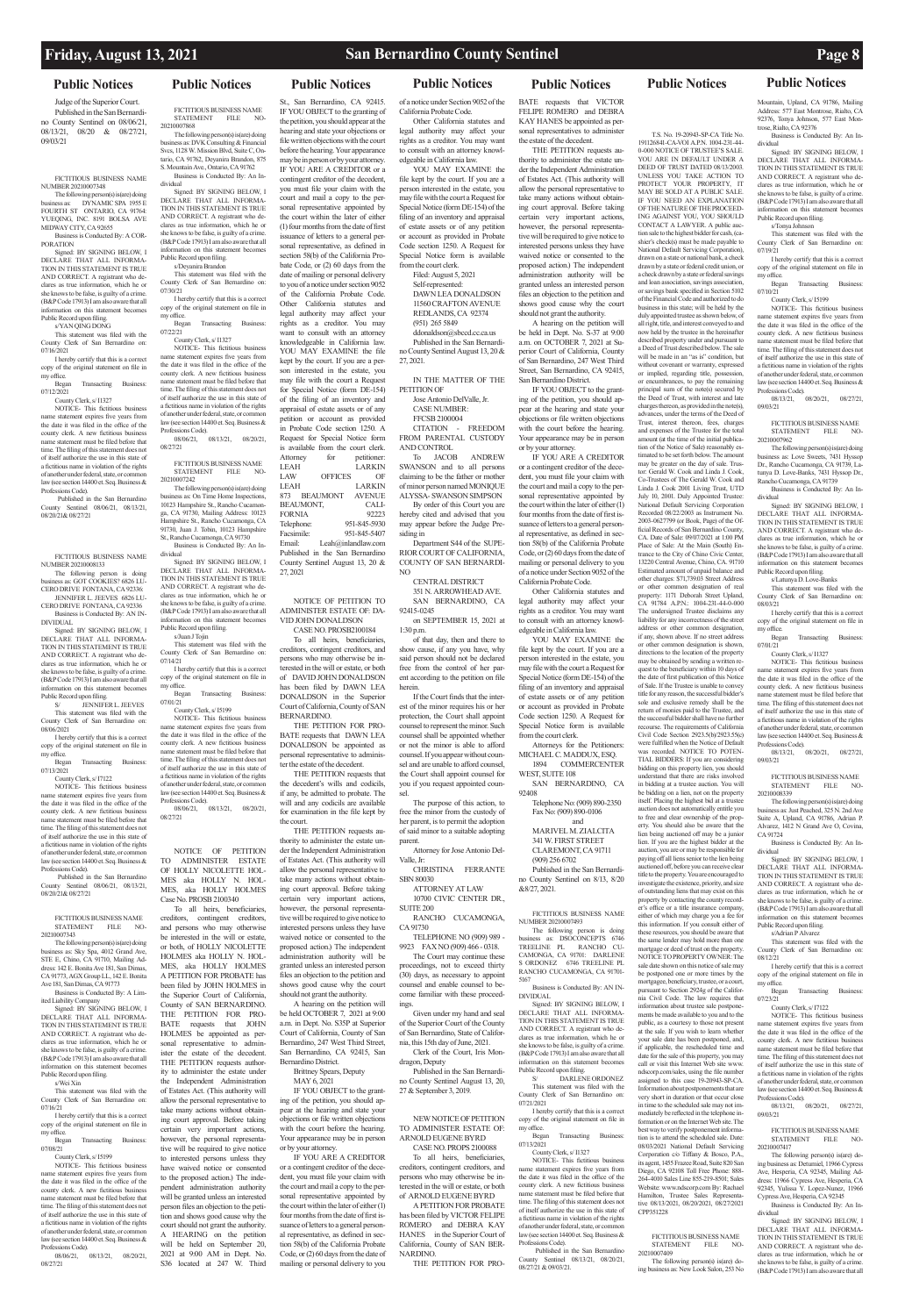tion on this statement becomes Public Record upon filing. s/ Yulissa Y Lopez Nunez

This statement was filed with the County Clerk of San Bernardino on: 07/19/21  $\sum_{n=1}^{\infty}$  I hereby certify that this is a correct

copy of the original statement on file in my office. Began Transacting Business:

06/30/21 County Clerk, s/ I5199

NOTICE- This fictitious business

name statement expires five years from the date it was filed in the office of the county clerk. A new fictitious business name statement must be filed before that time. The filing of this statement does not of itself authorize the use in this state of a fictitious name in violation of the rights of another under federal, state, or common law (see section 14400 et. Seq. Business & Professions Code).

08/13/21, 08/20/21, 08/27/21, 09/03/21

ORDER TO SHOW CAUSE FOR CHANGE OF NAME CASE NUM-BER CIVSB2120235

TO ALL INTERESTED PERSONS: Petitioner: Jia-Yuee PERSONS: Petitioner: Jia-Yuee<br>Chiao filed with this court for a decree changing names as follows: Jia-Yuee Chiao to Elaine Jiayuee Chiao

IT IS FURTHER ORDERED that a copy of this order be published in the San Bernardino County Sentinel in San Bernardino County California, once a week for four successive weeks prior to the date set for hearing of the petition.

THE COURT ORDERS that all persons interested in this matter appear before this court at the hearing indicated below to show cause, if any, why the petition for change of name should not be granted. Any person objecting to the name changes described above must file a written objection that includes the reasons for the objection at least two court days before the matter is scheduled to be heard and must appear at the hearing to show cause why the petition should not be granted. If no written objection is timely filed, the court may grant the petition without a hearing.

in this statement is true and correct. A registrant who declares as true informa which he or she knows to be false is guilty

of a crime (B&P Code 179130. I am also aware that all information on this statement becomes Public Record upon filing. s/ $$\sf KARLA$$ MANAGING

Notice of Hearing:

Date: 09/29/21 Time: 9:00 a.m.

Department: S17

The address of the court is Superior Court of California County of San Bernardino, 247 West Third Street, San Bernardino, CA 92415

Dated: July 14, 2021

Lynn M. Poncin

dge of the Superior Court.

Published in the San Bernardino County Sentinel 08/13/21, 08/20/21, 08/27/21, 09/03/21

FBN 20210007683 The following person is doing business as: CLUB SPIN 31514 YUCAIPA BLVD #D YUCAIPA, CA 92399 PRINCIPAL PLACE OF BUSI-NESS SAN BERNARDINO); CLUB SPIN LLC 31514 YUCAIPA BOU-LEVARD #D YUCAIPA, CA 92399 The business is conducted by: A LIM-<br>ITED LIABILITY COMPANY LIABILITY The registrant commenced to transact business under the fictitious business name or names listed above on: N/A By signing, I declare that all information

### **Public Notices Public Notices Public Notices Public Notices Public Notices Public Notices Public Notices**

mes listed above on: N/A By signing, I declare that all information in this statement is true and correct. A registrant who declares as true information which he or she knows to be false is guilty of a crime (B&P Code 179130. I am also aware that all information on this statement becomes Public Record upon filing. s/ CHRISTOPHER L. HINE, OWNER Statement filed with the County Clerk San Bernardino on: 07/26/2021 I hereby certify that this copy is a correct copy of the original state-ment on file in my office San Bernardino County Clerk By:/Deputy Notice-This fictitious name statement expires five years from the date it was filed in the office of the county clerk. A new fictitious business name statement must be filed before that time. The filing of this statement does not of itself authorize the use in this state of a fictitious business name in violation of the rights of another under federal, state, or common law (see Section 14400 et Business and Professions Code). Published in the San Bernardino County Sentinel 08/06/2021, 08/13/2021, 08/20/2021, 08/27/2021 CNB-B31202103IR

MANAGING MEMBER Statement filed with the County Clerk of San Bernardino on: 07/28/2021 I hereby certify that this copy is a correct copy of the original statement on file in my office San Ber-nardino County Clerk By:/Deputy Notice-This fictitious name statement expires five years from the date it was filed in the office of the county clerk. A new fictitious business name statement must be filed before that time. The filing of this statement does not of itself authorize the use in this state of a fictitious business name in violation of the rights of another under federal, state, or common law (see Section 14400 et seq., Business and Professions Code). Published in the San Bernardino Coun-Sentinel 08/06/2021, 08/13/2021, 08/20/2021, 08/27/2021 CN-BB31202101MT

> FBN 20210007545 STATE-<br>MENT OF ABANDONMENT OF ABANDONMENT OF USE OF FICTICIOUS BUSI-NESS NAME STATEMENT The following person is doing business as: THE ZUMBA ROOM 638 W. BASE-LINE RD RIALTO, CA 92376 ( PRIN-CIPAL PLACE OF BUSINESS SAN BERNARDINO); BELEN DIAZ 638 W. BASELINE RD RIALTO, CA 92376 The business is conducted by: AN INDIVIDUAL This statement was

filed with the County Clerk of San Bernardino County on 06/12/2017. Original File# 20170006873 The registrant commenced to transact business under the fictitious business name or names listed above on: N/A By signing, I declare that all information in this statement is true and correct. A registrant who declares as true information which he or she knows to be false is guilty of a crime (B&P Code 179130. I am also aware that all information on this state-ment becomes Public Record upon filing. s/ BELEN DIAZ, OWNER Statement filed with the County Clerk of San Bernardino on: 07/22/2021 I hereby certify that this copy is a correct copy of the original state-ment on file in my office San Ber-County Clerk By:/Deputy Notice-This fictitious name statement expires five years from the date it was filed in the office of the county clerk. A new fictitious business name statement must be filed before that time. The filing of this statement does not of itself authorize the use in this state of a fictitious business name in violation of the rights of another under federal, state, or common law (see Section 14400 et seq., Business and Professions Code). Published in the San Bernardino Coun-ty Sentinel 08/06/2021, 08/13/2021, 08/20/2021, 08/27/2021 CN-

FBN 2021007549 The following person is doing business as: CALIFORNIA LANDSCAPE DESIGNS 18349 EUCALYPTUS ST HESPERIA, CA 92345 ( PRINCIPAL PLACE OF BUSINESS SAN BER-NARDINO); SAUL TREJO 18349 EU-CALYPTUS ST HESPERIA, CA 92345 The business is conduct-ed by: AN INDIVIDUAL The registrant commenced to transact business under the fictitious business name or names listed above on: JAN 04, 2015 By signing, I declare that all information in this statement is true and correct. A registrant who declares as true information which he or she knows to be false is guilty of a crime (B&P Code 179130. I am also aware that all information on this statement becomes Public Record upon filing. SAUL TREJO, OWNER Statement filed with the County Clerk of San Bernardino on: 07/22/2021 I hereby certify that this copy is a correct copy of the original statement on file in my office San Ber-nardino County Clerk By:/Deputy Notice-This fictitious name statement expires five years from the date it was filed in the office of the county clerk. A new fictitious business name statement must be filed before that time. The filing of this statement does not of itself authorize the use in this state of a fictitious business name in violation of the rights of another under federal, state, or common law (see Section 14400 et seq., Business and Professions Code). Published in the San Bernardino County Sentinel 08/06/2021, 08/13/2021, 08/20/2021, 08/27/2021 CNB-B31202102IR

### FBN 20210007633

The following person is doing business as: RED'S HOLY SMOKES 2751 RECHE CANYON RD. SP 102 COLTON, CA 92324 ( PRINCIPAL PLACE OF BUSI-NESS SAN BERNARDINO); CHRIS-TOPHER L HINE 2751 RECHE CAN-YON RD. SP 102 COLTON, CA 92324<br>The business is conduct-The business is conduct-ed by: AN INDIVIDUAL The registrant commenced to transact business under the fictitious business

FBN 20210007630 The following person is doing business as: PATRIOT PAINTING 1595 W HOLY ST RIALTO, CA 92376 ( PRIN-CIPAL PLACE OF BUSINESS BERNARDINO); JAMES L KEMPLE 1595 W HOLY ST RIALTO, CA 92376 The business is conduct-ed by: AN INDIVIDUAL The registrant commenced to transact business under the fictitious business name or names listed above on: N/A By signing, I declare that all information in this statement is true and correct. A registrant who declares as true information which he or she knows to be false is guilty of a crime (B&P Code 179130. I am also aware that all information on this statement becomes Public Record upon filing. JAMES L. KEMPLE, OWNER Statement filed with the County Clerk of San Bernardino on: 07/26/2021 I hereby certify that this copy is a correct copy of the original statement on file in my office San Bernardino County Clerk By:/Deputy Notice-This fictitious name statem expires five years from the date it was filed in the office of the county clerk.  $\Delta$ new fictitious business name statement must be filed before that time. The filing of this statement does not of itself authorize the use in this state of a fictitious business name in violation of the rights of another under federal, state, or common law (see Section 14400 et seq., Business and Professions Code). Published in the San Bernardino County Sentinel 08/06/2021, 08/13/2021,<br>08/20/2021, 08/27/2021 CNB-08/20/2021, 08/27/2021 B31202104IR

### FBN 20210007607 The following person is doing business as: OPTIMUM REALTY GROUP<br>10535 FOOTHILL BLVD. SUITE 10535 FOOTHILL BLVD. #460 RANCHO CUCAMONGA, CA 91730 ( PRINCIPAL PLACE OF BUSINESS SAN BERNARDINO); ALIGN HOMES, INC. 10535 FOOT-HILL BLVD. SUITE #460 RAN-CHO CUCAMONGA, CA 91730 The business is conduct-ed by: A CORPORATION The registrant commenced to transact business under the fictitious business name or names listed above on: N/A By signing, I declare that all information in this statement is true and correct. A registrant who declares as true information which he or she knows to be false is guilty of a crime (B&P Code 179130. I am also aware that all information on this statement becomes Public Record upon filing. s/ JOEL R. VALMONTE, C.F.O. Statement filed with the County of San Bernardino on: 07/20/2021 I hereby certify that this copy is a correct copy of the original statement on file in my office San Bernardino County Clerk By:/Deputy Notice-This fictitious name statement expires five years from the date it was filed in the office of the county clerk. A new fictitious business name statement must be filed before that time. The filing of this statement does not of itself authorize the use in this state of a fictitious business name in violation of the rights of another under federal, state, or common law (see Section 14400 et seq., Business and Professions Code). Published in the San Bernardino Coun-Suithel 08/06/2021, 08/13/2021 08/20/2021, 08/27/2021 CN-

BB31202105MT

FBN 20210007602 The following person is doing bu ness as: EST AUTO REGISTRATION 582 W FOOTHILL BLVD RIALTO, CA 92376 ( PRINCIPAL PLACE OF BUSINESS SAN BERNARDINO); MICHAEL A DE LA ROSA 582 W FOOTHILL BLVD RIALTO, CA 92376 The business is conduct-ed by: AN INDIVIDUAL The registrant commenced to transact business under the fictitious business name or names listed above on: N/A By signing, I declare that all information in this statement is true and correct. A registrant who declares as true information which he or she knows to be false is guilty of a crime (B&P Code 179130. I am also aware that all information on this statement becomes Public Record upon filing. s/ MICHAEL A. DE LA ROSA, OWNER Statement filed with the County Clerk of San Bernardino on: 07/26/2021 I hereby certify that this copy is a correct copy of the original statement on file in my office San Ber-nardino County Clerk By:/Deputy Notice-This fictitious name statement expires five years from the date it filed in the office of the county clerk. A new fictitious business name statement must be filed before that time. The filing of this statement does not of itself authorize the use in this state of a fictitious business name in violation of the rights of another under federal, state, or common law (see Section 14400 et seq., Business and Professions Code). Published in the San Bernardino County Sentinel 08/06/2021, 08/13/2021,<br>08/20/2021 08/27/2021 CN- $08/20/2021$ ,  $08/27/2021$ BB31202106MT

FBN 20210007687 The following person is doing business

CA 92411 ( PRINCIPAL PLACE OF

ST SAN BERNARDINO, CA 92411 The business is conduct-ed by: AN INDIVIDUAL The registrant commenced to transac business under the fictitious business name or names listed above on: N/A By signing, I declare that all information in this statement is true and correct. A registrant who declares as true inform which he or she knows to be false is guilty of a crime (B&P Code 179130. I am also aware that all information on this statement becomes Public Record upon filing. s/ DEVIN L. HUMPHREYS, OWNER Statement filed with the County Clerk of San Bernardino on: 07/28/2021 I hereby certify that this copy is a correct copy of the original state-ment on file in my office San Bernardino County Clerk By:/Deputy Notice-This fictitious name statement expires five years from the date it was filed in the office of the county clerk. A new fictitious business name statem must be filed before that time. The filing of this statement does not of itself authorize the use in this state of a fictitious business name in violation of the rights of another under federal, state, or common law (see Section 14400 et seq., Business and Professions Code). Published in the San Bernardino County Sentinel 08/06/2021, 08/13/2021, 08/20/2021, 08/27/2021 CN-BB31202107MT

as: THE MOBILE HOT HOSE 1666 W 11TH ST SAN BERNARDINO, BUSINESS SAN BERNARDINO); DEVIN L HUMPHREYS 1666 W 11TH FBN 20210007681 The following person is doing business as: ALIGN HOMES 10535 FOOTHILL BLVD. SUITE #460 RANCHO CU-CAMONGA, CA 91730 ( PRINCIPAL PLACE OF BUSINESS SAN BER-

FBN 20210007656 The following person is doing business as: THE REAL ESTATE GUYS 3350 SHELBY ST SUITE #100 ONTARIO, CA 91764 ( PRINCIPAL PLACE OF BUSINESS SAN BERNARDINO); LEONARD CALDERA 3350 SHELBY ST SUITE #100 ONTARIO, CA 91764 The business is conduct-ed by: AN INDIVIDUAL The registrant commenced to transact business under the fictitious business name or names listed above on: N/A By signing, I declare that all information in this statement is true and correct. A registrant who declares as true information which he or she knows to be false is guilty of a crime (B&P Code 179130. I am also aware that all information on this statement becomes Public Record upon filing. s/ LEONARD CALDERA, OWNER Statement filed with the County Clerk of San Bernardino on: 07/27/2021 I hereby certify that this copy is a correct copy of the original state-ment on file in my office San Bernardino County Clerk By:/Deputy Notice-This fictitious name statement expires five years from the date it was filed in the office of the county clerk. A new fictitious business name statement must be filed before that time. The filing of this statement does not of itself authorize the use in this state of a fictitious business name in violation of the rights of another under federal, state, or common law (see Section 14400 et seq., Business and Professions Code). Published in the San Bernardino Coun-ty Sentinel 08/06/2021, 08/13/2021, 08/20/2021, 08/27/2021 CN-BB31202108MT

NARDINO); ALIGN HOMES, INC. 10535 FOOTHILL BLVD. SUITE # 460 RANCHO CUCAMONGA, CA 91730<br>The business is conductbusiness is conduct-<br>by: A CORPORATION CORPORATION The registrant commenced to transact business under the fictitious business name or names listed above on: N/A By signing, I declare that all information in this statement is true and correct. A registrant who declares as true information which he or she knows to be false is guilty of a crime (B&P Code 179130. I am also aware that all information on this statement becomes Public Record upon fil s/ JOEL R. VALMONTE, C.F.O Statement filed with the County Clerk San Bernardino on: 07/28/2021 I hereby certify that this copy is a correct copy of the original state-ment on file in my office San Bernardino County Clerk By:/Deputy Notice-This fictitious name statement expires five years from the date it was filed in the office of the county clerk. A new fictitious business name statement must be filed before that time. The filing of this statement does not of itself authorize the use in this state of a fictitious business name in violation of the rights of another under federal, state, or common law (see Section 14400 et seq., Business and Professions Code). Published in the San Bernardino Coun-Sentinel 08/06/2021, 08/13/2021 ty Sentinel 08/06/2021, 08/13/2021<br>08/20/2021, 08/27/2021 CN-BB31202109MT

FBN 20210007669 The following person is doing business as: ALIGN HOMES, INC. 10535 FOOT-HILL BLVD. SUITE # 460 RANCHO CUCAMONGA, CA 91730 ( PRINCI-PAL PLACE OF BUSINESS SAN BER-NARDINO); ALIGN HOMES, INC. 10535 FOOTHILL BLVD. SUITE # 460 RANCHO CUCAMONGA, CA 91730 The business is conduct-ed by: A CORPORATION The registrant commenced to transact business under the fictitious business name or names listed above on: N/A By signing, I declare that all information in this statement is true and correct. A registrant who declares as true information which he or she knows to be false is guilty of a crime (B&P Code 179130. I am also aware that all information on this statement becomes Public Record upon filing. **JOHN DOUGLAS GOTOYCO**<br>NTAMILLAS. SECRETARY FONTAMILLAS, Statement filed with the County Clerk<br>of San Bernardino on: 07/27/2021 San Bernardino on: I hereby certify that this copy is a correct copy of the original state-ment on file in my office San Bernardino County Clerk By:/Deputy Notice-This fictitious name statement expires five years from the date it was filed in the office of the county clerk. A new fictitious business name statement must be filed before that time. The filing of this statement does not of itself authorize the use in this state of a fictitious business name in violation of the rights of another under federal, state, or common law (see Section 14400 et seq., Business and Professions Code). Published in the San Bernardino Coun-Sentinel 08/06/2021, 08/13/2021 ty Sentinel 08/06/2021, 08/13/2021<br>08/20/2021, 08/27/2021 CN-BB31202110MT

FBN 20210007679 The following person is doing business as: CSG LIVING GROUP 10535 FOOT-

HILL BLVD. SUITE # 460 RANCHO CUCAMONGA, CA 91730 ( PRINCI-PAL PLACE OF BUSINESS SAN BER-NARDINO); ALIGN HOMES, INC. 10535 FOOTHILL BLVD. SUITE #460 RANCHO CUCAMONGA, CA 91730<br>The business is conduct-The business is conduct-ed by: A CORPORATION The registrant commenced to transact business under the fictitious business name or names listed above on: N/A By signing, I declare that all information in this statement is true and correct. A registrant who declares as true information which he or she knows to be false is guilty of a crime (B&P Code 179130. I am also aware that all information on this statement becomes Public Record upon filing. s/ JOEL R. VALMONTE, C.F.O. Statement filed with the County of San Bernardino on: 07/28/2021 I hereby certify that this copy is a correct copy of the original statement on file in my office San Bernardino County Clerk By:/Deputy Notice-This fictitious name statement expires five years from the date it was filed in the office of the county clerk. A new fictitious business name statement must be filed before that time. The filing of this statement does not of itself authorize the use in this state of a fictitious business name in violation of the rights of another under federal, state, or common law (see Section 14400 et seq., Business and Professions Code). Published in the San Bernardino Coun-Sentinel 08/06/2021, 08/13/2021, 08/20/2021, 08/27/2021 CN-BB31202111MT

BB31202112MT

terest and necessity require the town's project; 2) the town's project is planned in the manner that will be most compatible with the

greatest public good and the least private injury; and 3) the use for which the town seeks to take Liberty's property is a more necessary public use than the use to which Liberty's property is presently devoted. Therefore, Liberty's objections to the town's right to take the Apple Valley water system are sustained. Finally, the court shall find for Liberty and shall dismiss this action."

Puckett quarterbacked the town's move to place

Measure F before Apple Valley's voters in a specially-called election held on June 8, 2017. Measure F asked for authorization to issue \$150 million in bonds to finance the purchase of the water system in conjunction with the eminent domain complaint against Liberty Utilities. Over the life of the bonds, to retire the indebtedness in full was to run to \$558 million. Apple Valley officials, with Puckett in the lead, carried out an intensive sales job on Apple Valley residents, convincing them that issuing the bonds was their wisest course of action to secure the town's water future. Measure F passed with 7,200 votes or 57.89 percent to 5,238 votes or 42.11 percent. As it turned out, the failure of the eminent domain process to effectuate the water company takeover rendered the bonds inapplicable. The town sustained costs ex-

ceeding a million dollars with regard to their issuance and pre-sale.

By the time the eminent domain case concluded, Puckett was long gone from Apple Valley. But it had been his leadership when he was in place that led Apple Valley down the primrose path. Based in no small part on his number crunching and financial pronouncements, town officials generated among themselves the delusional confidence that a case for the takeover of the Apple Valley Ranchos Water Company could not only be accomplished but effectuated at a financial cost the town could bear. As it turned out, Apple Valley did not obtain the water system, and it expended \$8,355,556.45 in legal fees and costs since the commencement of the eminent domain action in 2015, consisting of \$5,677,843.90 in attorney's fees and

\$2,677,712.55 in legal costs other than payments to at-

torneys.

Before his arrival in Apple Valley, there were multiple indications of Puckett's volatility, lack of reliability and potential for generating liability.

With a bachelor of science degree in accountancy from Ferris State University, Puckett gravitated to work as a financial officer in government. Once in

government, he obtained a master of business administration in public finance from the University of Michigan-Flint.

By his late twenties, he was the director of finance with Eastpointe, Michigan, which was previously known as East Detroit. He was fired from that post for a reason never made publicly clear. He landed on his feet by obtaining a similar position with Flint, Michigan. In Flint, he was rela-

tively well thought of and recognized outside of the city by the Government Finance Officers Association of the United States and Canada with a certificate of achievement for excellence in financial reporting. He was appointed to the Michigan Municipal Finance Officers Association Board of Directors. Having gained the trust of then-Flint Mayor Woodrow Stanley, Puckett was given significant latitude in his oversight of Flint's financial affairs. In late 1998, things began to misfire for Puckett. The Flint Retirement Board learned that Puckett had neglected to transfer pension funds into a money market retirement system account for what was originally thought to be roughly six months. Initially the amount of dormant money that was inactive and not accruing interest was pegged at \$8 million. A little later it was disclosed

the nonproductive money under Puckett's watch was closer to \$17 million. Puckett downplayed the seriousness of what had occurred, pointing out that the retirement system had overall assets totaling roughly \$800 million. It was subsequently disclosed that the money not properly deposited or invested totaled more than \$20 million, and had remained inactive for more than a year, meaning the retirement system had failed to gain approaching \$1 million in interest over that period. In January 1999, Puckett acknowledged that his department had not had an independent audit of the retirement funds carried out over a more than a three-year period. With tension and negative publicity hanging over the city because of the mishandling of the city's pension fund, Mayor Stanley lost faith in Puckett, who *Continued on Page 12*

## **Puckett Drastically Overestimated Town's Financial Ability To Maintain The Water System It Was Seeking To Take, Judge Ruled**  *from page 9*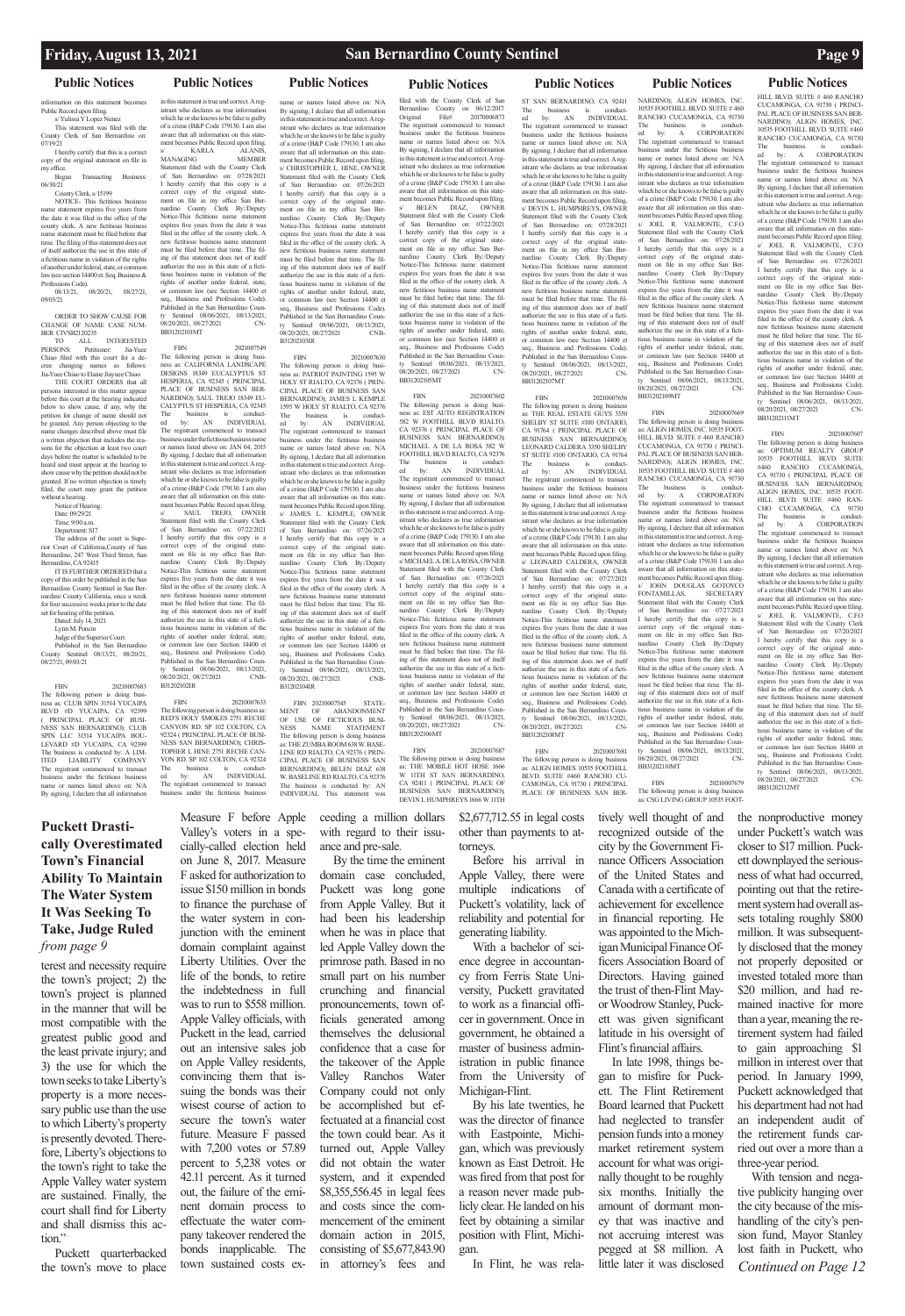**Willingness To Release Video Marks Major Watershed At Fontana PD** *from page 10*

# **Checks And Bank Account Records, Along With Cell Phone Texts Show Kerr Received Money From Marijuana Business Applicants He Voted As Mayor To Assist** *from page 2*

### **Upland Pension Obligation Bonds**  *from front page*

### **Friday, August 13, 2021 San Bernardino County Sentinel Page 10**

terests involving marijuana cultivation." The indictment further states, "On or about December 22, 2016, defendant Kerr deposited \$4,000 of a \$5,000 check from Person C into defendant Kerr's Navy Federal Credit Union account. On or about June 5, 2017, defendant Kerr deposited a \$2,500 check from Person C into defendant Kerr's US Bank account. On or about April 12, 2018, defendant Kerr deposited a \$5,000 check from Person C into his US Bank account. On or about April 27, 2018, Person C gave defendant Kerr \$10,000 in cash. On or about April 28, 2018, defendant Kerr sent a series of text messages to Person C, thanking Person C for the \$10,000 and saying, in part, 'I owe you big time, you name it.' Person C responded by text message, saying, in part, 'Just returning the favor for all your help."" A remarkable element of the criminal scheme outlined in the indictment is the seeming nonchalance with which most of those involved in exchanging

money for political favors did so, casually and in a way that could be traced, using checks and accounts with no effort to hide what they were doing other than the somewhat puerile ruse by which David Serrano sought to represent his payments to Kerr as advances on a future lawsuit settlement, and one other exception involving Person C when on April 27, 2018 he provided Kerr with \$10,000 cash.

There was some creativity shown, however, in the way in which a payment to Kerr was made in 2018 from an applicant for a marijuana cultivation business, identified in the indictment as Person D. The money did not go directly to Kerr, but rather came through Bill Rinker, the lead mechanic in the City of Adelanto motor pool/public works division. A ruse was cooked up by which an award, ostensibly for hard work and dedication to the city was to be given to a deserving city employee. That employee was to then split the money

with Kerr. Rinker was ultimately selected as the recipient of the prize money, and he was cut a check by Person D. Rinker was then obliged to turn over half of that money to Kerr.

According to the in-

dictment, "In or around November 2017, defendant Kerr told 'Person E,' an employee of the city, that defendant Kerr had recommended Person E for a \$25,000 award, and that defendant Kerr wanted half of that award in exchange for the recommendation. Unbeknownst to Person E at the time, the award was to be paid by Person D."

In total, according to the indictment, Kerr accepted at least \$57,500 in bribes and kickbacks from Serrano, Person C and other co-conspirators.

According to the indictment, "Richard Allen Kerr corruptly solicited and demanded for the benefit of himself and others, accepted, and agreed to accept, a thing of value, namely, money from bank accounts associated with Person A, intending... to be influenced and rewarded in connection with the passage of an ordinance authorizing the creation of medical marijuana dispensaries in the city, the expansion of a medical marijuana dispensary busi-

ness zone to include the location of Business A, and the approval of Business A as a medical marijuana dis-

pensary."

The indictment uses similar language in pointing out that "Kerr solicited, demanded, accepted, and agreed to accept money from Person C, intending to be influenced and rewarded in connection with the passage of ordinances (1) authorizing medical marijuana cultivation, and (2) authorizing the distribution, transportation and testing of medical marijuana." The indictment said Kerr engaged in those acts of political corruption through his votes as a member of the city council and the city's cannabis dispensary permit committee.

The *Sentinel* inquired

of Ciaran McEvoy, a public information officer with the U.S. Attorney's Office about the status of the others whose acts are mentioned in the indictment – David Serrano, Manny Serrano, Bill Rinker, Person C and Person D." McEvoy said he could not speak to what was in store for them or whether they have already been charged separately or if they are cooperating with the FBI and the U.S. Attorney's Office.

"We're not prepared to go beyond what is contained in the indictment," McEvoy said.

Assistant United States Attorney Sean D. Peterson of the Riverside Branch Office is prosecuting the case under the supervision of Assistant U.S. Attorney Jerry C. Yang, the chief of the Riverside Branch Of-

fice of the U.S. Attorney's Office and Assistant U.S. Attorney Scott M. Garringer, the chief of the criminal division within the U.S. Attorney's Central District of California operations.

If convicted of all charges, Kerr would face a statutory maximum sentence of 160 years in federal prison.

ers.

At that point, pressure was brought to bear not only on the police department, but City Hall, including Mayor Acquanetta Warren and Councilmen Pete Garcia, John Roberts, Phil Cotharan, Jr. and Jesse Sandoval, as well as City Manager Mark Denny and Assistant City Manager Phil Burum. Citizens were demanding to know why taxpayer money, and a lot of it, was being handed out to the family of a man whose death was the end result of a felony he had perpetrated.

In this way, a decision to release the video was made, with the calculation being that it would demonstrate Kinard was killed when a young police officer panicked and used deadly force against someone who, albeit involved in criminal activity, represented no mortal threat to the officer, making what had befallen Kinard, an unjustifiable use of deadly force.

Indeed, the video has silenced those who had decried the settlement. At the same time, it has now raised questions about Tuitavake's suitability and continued status as a police officer, and the decisionmaking process within the



*Continued on Page 11* A city can avoid having to get voter approval for participation or obligation

investigation by both the Fontana Police Department and the San Bernardino District Attorney's Office as pertains to his action last February 13.

There is virtually no prospect that the Fontana Police Department will provide findings to the district attorney's office that would in any way lead to the filing of criminal charges against Tuitavake by the San Bernardino County District Attorney's Office. Nor would San Bernardino County District Attorney Jason Anderson entertain a criminal filing against Tu-Daverion Kinard itavake or any police officer for them, the department, Johnny Tuitavake relating to the fulfilling of his or her duty as a peace officer.

Nevertheless, what was depicted on Tuitavake's body camera, Kinard's death and the aftermath of the entire episode, including first the refusal to release the video and now the worldwide scrutiny of the video, could well make Tuitavake's continuation as a Fontana police officer untenable.

Homegrown in Fontana, Tuitavake yet has family in the city. And while the settlement with Amond Hawkins and Kenisha Kinard renders highly unlikely that they or perhaps family members or those close to them will seek to exact revenge for the shooting of Daverion Kinard, there is no guarantee that others will not. This puts not only Tuitavake at risk but other officers and members of his family as well. The prospect that Tuitavake and his colleagues on the force might find themselves obliged to adopt a hair-trigger on their firearms while at work in the community is not one that augers well for them, the department, the city or its citizens. For that reason, if Tuitavake can find work with another department, it may be better for all involved.

The outside scrutiny and the forced self-examination the department is engaging in in the aftermath of the Kinard shooting is remarkable. There has long been criticism of the insensitivity of, the tactics used and brutality evidenced by the Fontana Police Department. Whereas the vast majority of the community's members are non-white minorities or Hispanics, historically upwards of 80 percent of the department's officers are white. The department has made inroads on that by a concerted effort to hire minorities, in particular Latino officers, in recent years, but the department



As recently as a year ago it would have been unthinkable that the police department would be induced, cajoled, persuaded, required or mandated to turn over to anyone evidence pertaining to an officer-involved shooting the department did not want to provide. In the United States following the George Floyd killing in Minneapolis in May 2020, police have now lost their presumed edge of automatic legal advantage/ invulnerability. Fontana is apparently not immune from societal trends.

At the same time, it has not been lost upon those who have long decried the Fontana Police Department as a bastion of racism and presumed white privilege, that when it at last threw a police officer under the bus and compromised his vaunted status as a representative of law and authority who need not justify his actions, that officer was not white but rather of Tongan extraction, a so-called member of the protected minority class of Pacific Islanders.

*-Mark Gutglueck*

police department in which the department's leadership sought to gloss over the shooting previously and allow Tuitavake to return to duty.

With circumstances now wildly altered, Police Chief Green this week said that Tuitavake is not out of the woods yet. He said the officer, who was welcomed onto the force in February 2019 after graduating from the sheriff's academy, almost two years to the day before the Kinard shooting, is yet the subject of an

remains vulnerable to suggestions that it has long been and remains a tool of a repressive elite. The department resisted, and resisted mightily, allowing anyone outside of the department to second-guess what the department's policies and standards were or how it was managed. There has been no shortage of suspects, witnesses, residents, bystanders – both guilty and innocent – who have been roughed up, beaten or killed by Fontana police officers over the years.

fit or previously specified, usually, but not necessarily, to build roads or structures, undertake capital improvements or construct new, expand existing or refurbish or upgrade city assets such as, for example, water resources in the form of wells, reservoirs, cisterns, aqueducts, mains or pipes. The city thereafter pays to the bondbuyers each year an installment on the debt equal to the percentage of the bonds specified when issued. Thus, a bond buyer who purchases a bond with a face value of \$100,000 at 6 percent would see a return of \$6,000 per year for the number of years that the bond is dedicated, generally 20, 25, 30 or 35 years. At the end of that dedicated time, the bond is said to have reached maturity. Upon

the bond maturing, the city pays the holder the face value of the bond. This retires the city's bonded indebtedness to that bondholder in full.

In this case the city is looking to issue bonds not to pay for tangible capital improvements or infrastructure, but to retire existing debt created by runaway pension costs. The issuance of the bonds will not address ongoing pension obligations that will continue to accrue into the future. To issue most municipal bonds, a majority vote of a city's voters is required. There are exceptions made with certain types of bonds, such as so-called certificates of participation, certificates of obligation and pension obligation bonds.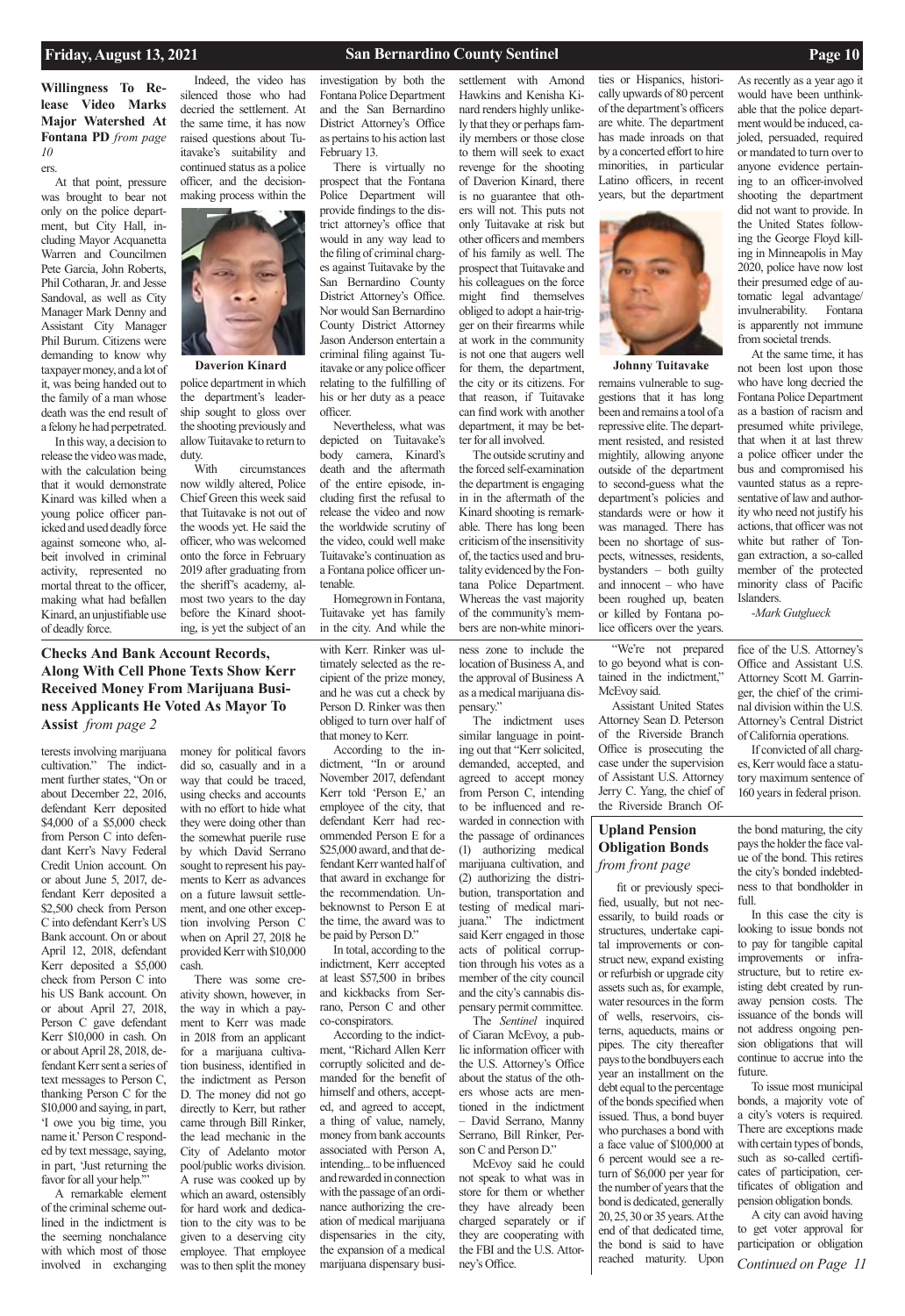## **Upland Solons Eschew Transparency On Pension Obligation Bond Issuance**  *from page*

## **City Failed To Recognize A Portion Of The Site For The Villa Serena Tract Was Wetlands Before Approving The Project, Judge Rules**  *from page 6*

# **Friday, August 13, 2021 San Bernardino County Sentinel Page 11**

"Accordingly, Upland's decision to adopt the initial study-mitigated negative declaration in approving the project was an abuse of discretion. The failure to consider that the project may impact wetlands renders the description of the project inaccurate. This failure also forms part of the reason there is substantial evidence supporting a fair argument of biological impacts."

Cohn wrote, "The failure to recognize that the project site may be a designated wetlands area also resulted in Upland's failure to submit the initial study– mitigated negative declaration to any responsible or trustee agencies—a per se violation of the California Environmental Quality Act. California regulations state that all waterways of the state, including intermittent streams, are subject to the jurisdiction of the California Department of Fish and Wildlife. Under Fish and Game Code section 1602, it is illegal for an entity to 'substantially divert or obstruct the natural flow of, or substantially change or use any material from the bed, channel, or bank or, any river, stream, or lake' without first notifying and obtaining the approval of the California Department of Fish and Wildlife."

In addressing Friends of Upland Wetlands' contention that the project may result in significant biological impacts, Judge Cohn made a finding that a prima facie showing that such was the case had been made. He said the city council during the April 13, 2020 hearing on the project had ignored evidence to that effect.

"During the public com-

to obtain its comments on the evaluation and mitigation measures in the initial study-mitigated negative declaration."

ment period, several wildlife biologists and amateur birdwatchers noted personal observations of various wildlife species and habitats on the site," Judge Cohn wrote. "Friends of Upland Wetlands argues that these comments by local 'experts' 'completely debunked' the conclusions in the initial study-mitigated negative declaration, and therefore, pursuant to California Environmental Quality Act Guidelines Section 15064, subdivision (g), Upland

should have required an environmental impact report. Upland and Frontier Homes, however, argue that these commenters are not 'experts,' and therefore their unsubstantiated opinions and comments cannot constitute substantial evidence of a fair argument because they lack credibility. Notwithstanding these comments, Upland and Frontier Homes contend Friends of Upland Wetlands' claim fails because none of the commenters addressed or objected to Mitigation Measure BIO-1 [contained in the mitigated negative declaration], which purports to reduce the biological impacts of the project to a less than significant level. The argument ignores oral comments by one person addressing the inadequacy of the biological assessment, and thus alluding to the inadequacy of the recommended mitigation measure. Natasha Walton, a wildlife biologist and sixteen-year Upland resident, opined that the field survey conducted for the biological resources assessment was performed at the wrong time of year and failed to follow proper survey protocols. Walton stated that burrowing owls had historically been present in the basin and that suitable burrowing owl habitat had been noted in the report, but an adequate survey was not conducted. In addition, she opined that the delineation of jurisdictional waters was done at the wrong time of year because 'everything's dead or dormant' in July. Walton also asserted that the California Department of Fish and Wildlife should have been consulted regarding the proper protocol for conducting an accurate survey according to the California Department of Fish and Wildlife report on burrowing owl mitigation, and that the California Department of Fish and Wildlife

should have been consulted

Judge Cohn went on. "Such technical interpretation requires an expert evaluation, but Walton stated she had expertise as a wildlife biologist, the type of expertise that would allow her to evaluate the adequacy of the biological assessment," Judge Cohn noted. "Upland and Frontier Homes contend that Walton's comments were prop-

erly disregarded because she did not provide any information about her credentials or education. The statutes, guidelines, and case law impose no such requirement. Walton's expertise as a wildlife biologist is sufficient to qualify her to opine on the sufficiency of the biological assessment."

The Friends of Upland Wetlands further contended in the petition for mandate that the initial study-mitigated negative declaration failed to adequately address the project's adverse impacts on groundwater recharge. In his size up of the issue, Judge Cohn said the mitigated negative declaration outlined mitigation measures that took into consideration most of impacts of the project upon groundwater recharge. In one respect touching on groundwater recharge, however, he found that the mitigated negative declaration fell short.

"The initial study–mitigated negative declaration… does not explain how Mitigation Measure HYD-3 will allow the project to convert fifty-five percent of the site to impervious surfaces and substantially reduce the current containment capacity of the basin without impacting the basin's current groundwater recharge function," Judge Cohn wrote.

Judge Cohn rejected Friends of Upland Wetland's contention that the project would impose traffic circulation burdens within the Foothill Knolls District.

"Friends of Upland Wetland's traffic impact argument is moot," he wrote.

Judge Cohn took up the plaintiffs' contention that "the project may result in significant aesthetics impacts." Without rendering a judgment on that contention, Judge Cohn noted, "Several residents commented that the elevations of the new homes would block mountain views of several nearby residences in the adjacent neighborhood" and that "During the planning commission meeting on January 22, 2020, the vice chair of the commission noted that comments regarding the loss of views were 'the most thing that was repeated.' Judge Cohn then made citation to several landmark decisions relating to the aesthetic impact of development on existing properties, including *Ocean View Estates Homeowner's Assn., Inc. v.* 

*Continued on Page 12* When city officials took up the question in earnest last year about what it was going to do regarding the escalating pension costs that are eating up more and more of the city's operating budget each succeeding year, they turned to Urban Futures, which offers municipal management and financial consulting services, for advice on possible solutions. Urban Futures, which formerly employed then-Assistant City Manager Steven Parker who is now serving in the role of acting city manager, pushed the

*Montecito Water District.* "In this case, the residents' comments were based on their personal observations regarding the aesthetics in the area near the site," Cohn wrote. "Their comments expressing 'height, view and privacy concerns' constitute substantial evidence supporting a fair argument that the project may have a significant aesthetic impact on the environment."

Quoting from a decision in the case of *Georgetown Preservation Society,* Judge Cohn wrote, "Despite the subjective nature of aesthetic concerns, it is clear that the project may have a significant adverse environmental impact. Whether it likely will or will not have such an impact is a question that an environmental impact report is designed to answer."

In his conclusion, Judge Cohn wrote, "for the reasons explained above, the petition for a writ of mandate is granted. A full environmental impact report is required because there is substantial evidence supporting a fair argument that the project site contains wetlands, and that the project may result in significant biological, noise, aesthetic, and groundwater recharge impacts. The remaining grounds for the petition are denied."

On July 14, Judge Cohn in his courtroom heard arguments from John Mc-Clendon who was present to represent Friends of Upland Wetlands, from Ginetta Giovinco who was heard telephonically representing the city and from Stephen Larson, Jennifer Cooper and Scott Summer, also telephonically, representing Frontier Homes. Judge Cohn issued his tentative ruling, while taking the arguments under submission. He is to notify the parties of his final decision by mail.

Five days later, on July 19, Frontier Homes submitted a request for judicial notice and a motion to augment the administrative record. That document was not filed and was returned to Frontier Homes' legal representatives by the court with the notation that such motions have to be reserved for a hearing prior to their filing. It is not clear whether or not Judge Cohn is delaying his final ruling pending a hearing date on that motion being set and the documentation being considered and the motion heard. *-Mark Gutglueck*

certificates or for pension obligation bonds by engaging in what is called a validation process. This entails the city lodging a validation complaint in a local court, inviting anyone of standing or with an interest in the matter, which generally means the city's residents, to contest the proposed issuance of the bonds by stating reasons why they should not be issued. Pleadings and hearings then ensue before a judge who ultimately determines whether the bonds should or should not be issued. The public is given notice of the validation action by an obscure ad in a local newspaper. If no one comes forth to contest the matter in court within 30 days, the city is then at liberty to make the bond issuance.

This week, secretively so as not to alert Upland residents, the Upland City Council at its Monday night meeting voted to hire J.P. Morgan Securities LLC and Stifel, Nicolaus & Company, Incorporated to serve as the managing and co-managing underwriters, respectively, for the city's proposed issuance of pension obligation bonds. The council did so without any discussion whatsoever, as the vote to retain the underwriters had been placed on that evening's consent calendar.

The consent calendar by tradition is reserved for routine and non-controversial matters. Multiple items are strung together on the consent calendar, and instead of being considered and voted upon separately, they are taken up collectively without any comment or discussion and are voted upon in one fell swoop with a single vote.

By quietly voting on the matter relating to the hiring of the bond underwriting team, the council sidestepped informing the public about what it was doing. Three days later, on Thursday August 12, the city again quietly filed a summons naming no single

individual but a collective, that being "all persons." "You are being sued," the summons to participate in the validation process reads in part. "You have 30 calendar days after this

summons and legal papers are served on you to file a written response." That service will consist of a newspaper notice that is anticipated to be published in the next few days.

If no challenge to the validation is made within the 30-day timeframe, no further opportunity to stop the bond sale will be available to Upland's residents, who will bear the cost of servicing the bond debt at the percentage specified on the bonds and ultimately by paying the full amount of the issuance upon the bonds reaching maturity.

In the same way they have hidden the move toward the issuance of the bonds and the validation proceeding from Upland's residents, Upland officials have been parsimonious with regard to information about the bonds themselves.

A document issued by the city in March 2021 indicated the city's unfunded pension liability - that is, its currently outstanding debt to cover the payments it must make to the California Public Employees Retirement System to cover the cost of the pensions paid to currently retired former Upland City employees and the anticipated cost of paying current employees – had reached \$130,186,277. That amount had climbed from \$120,920,721 as of June 30, 2020, which was nearly \$9 million more than the \$112,039,675 it had been at the midway point of fiscal year 2019-20 on December 31, 2019, which was up more than \$12 million from \$99,976,917 as of June 30, 2019. In the last two years, Upland's pension debt escalation has been historically steep. Over the previous seven years, the city's pension debt had grown by roughly \$11 million. Upland's unfunded pension liability was \$88,994,066 as of June 30, 2012.